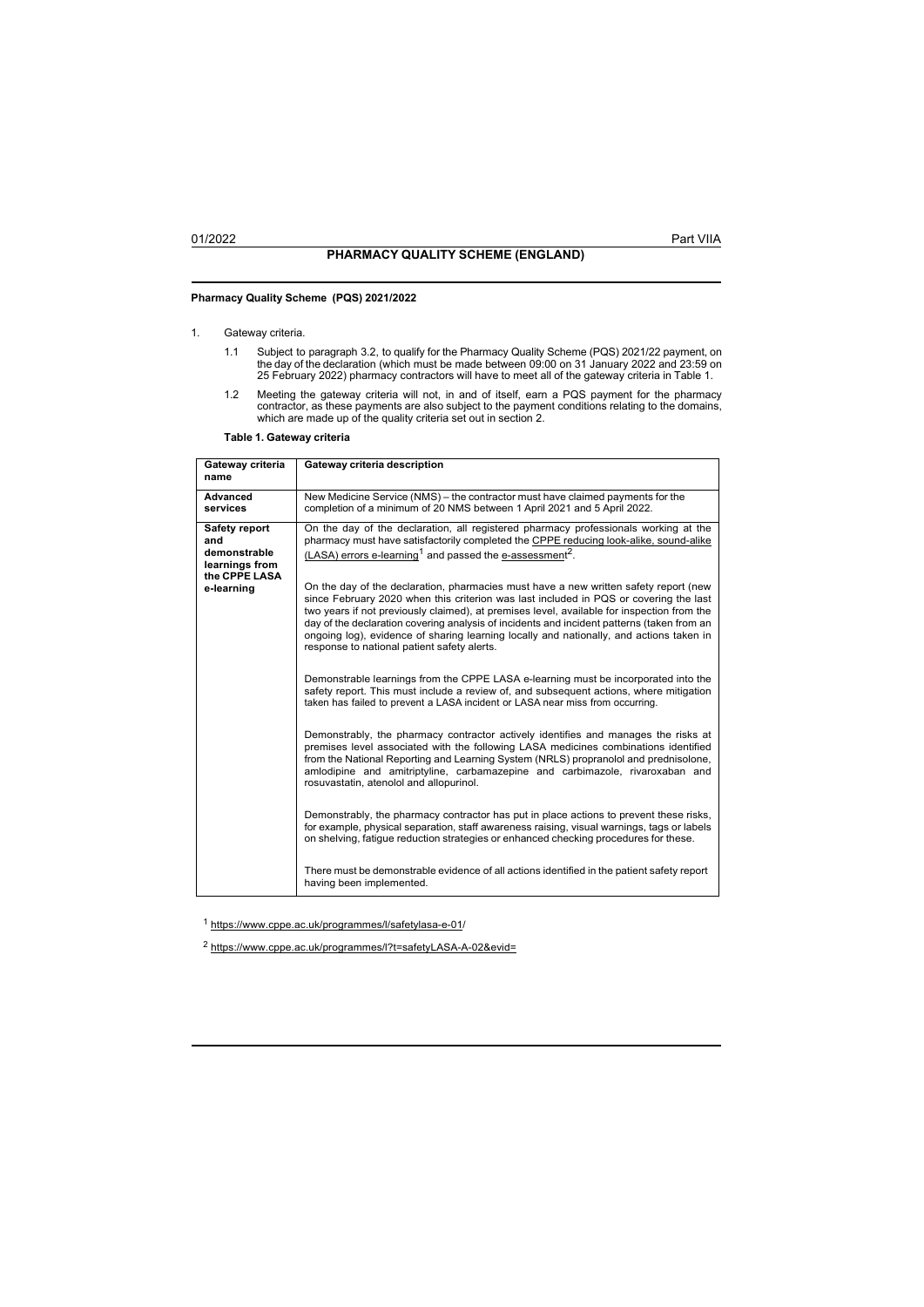## **PHARMACY QUALITY SCHEME (ENGLAND)**

| Gateway criteria   | Gateway criteria description                                                                                                                                                                                                                                                                                                                                                                                                                                                                                                        |
|--------------------|-------------------------------------------------------------------------------------------------------------------------------------------------------------------------------------------------------------------------------------------------------------------------------------------------------------------------------------------------------------------------------------------------------------------------------------------------------------------------------------------------------------------------------------|
| name               |                                                                                                                                                                                                                                                                                                                                                                                                                                                                                                                                     |
|                    | Demonstrably, the pharmacy contractor uploads any LASA incident reports to the NRLS<br>or to the Learn from patient safety events (LFPSE) system and keeps a record for<br>confirmation of this activity at the pharmacy premises or within any electronic reporting<br>system used by the contractor. In the description of what happened in the NRLS or the<br>LFPSE report, the contractor must include the text 'LASA' as an identifier to facilitate<br>future national learning.                                              |
|                    | Submission of information to NHS England and NHS Improvement should be reported<br>on the Manage Your Service (MYS) application and should include:                                                                                                                                                                                                                                                                                                                                                                                 |
|                    | - the total number of registered pharmacy professionals (including pharmacists and<br>pharmacy technicians) working at the pharmacy who have satisfactorily completed<br>the CPPE reducing look-alike, sound-alike errors (LASA) e-learning <sup>1</sup> training and<br>passed the e-assessment <sup>2</sup> ;                                                                                                                                                                                                                     |
|                    | - a declaration that the contractor has a new written safety report (i.e., new since<br>February 2020 when this criterion was last included in PQS or covering the last two<br>years if not previously claimed) at premises level available for inspection from the day<br>of the declaration, covering analysis of incidents and incident patterns (taken from an<br>ongoing log), evidence of sharing learning locally and nationally, and actions taken in<br>response to national patient safety alerts; and                    |
|                    | - a declaration that demonstrable learnings from the CPPE reducing look-alike,<br>sound-alike errors (LASA) e-learning <sup>1</sup> have been incorporated into the safety report.                                                                                                                                                                                                                                                                                                                                                  |
| <b>Risk review</b> | On the day of the declaration (applies to ALL contractors):                                                                                                                                                                                                                                                                                                                                                                                                                                                                         |
|                    | All registered pharmacy professionals working at the pharmacy must have satisfactorily<br>completed the CPPE risk management training <sup>3</sup> and passed the e-assessment <sup>4</sup> .                                                                                                                                                                                                                                                                                                                                       |
|                    | The contractor must have available, at premises level, a new risk review to include<br>management to minimise the risk of transmission for COVID-19 as a new risk as part of<br>the review. Contractors must record demonstrable risk minimisation actions that have<br>been undertaken to mitigate this risk. These actions may include recommendations and<br>best practice from the latest Infection Prevention and Control (IPC) quidance <sup>5</sup> to protect<br>staff, patients and members of the public in the pharmacy. |
|                    | All registered pharmacy professionals working at the pharmacy must have satisfactorily<br>completed the CPPE sepsis online training <sup>6</sup> and passed the e-assessment <sup>7</sup> .                                                                                                                                                                                                                                                                                                                                         |
|                    | <b>AND</b>                                                                                                                                                                                                                                                                                                                                                                                                                                                                                                                          |
|                    | For contractors who DID declare as having met the Risk management domain for<br>the Pharmacy Quality Scheme 2020/21 (Part 2):                                                                                                                                                                                                                                                                                                                                                                                                       |

<sup>3</sup> https:[//www.cppe.ac.uk/programmes/l/riskman-g-02/](http://www.cppe.ac.uk/programmes/l/riskman-g-02/)

<sup>4</sup> https:[//www.cppe.ac.uk/programmes/l?t=RiskManG-A-02&evid=49442](http://www.cppe.ac.uk/programmes/l?t=RiskManG-A-02&evid=49442)

<sup>5</sup> https:[//www.gov.uk/government/publications/wuhan-novel-coronavirus-infection-prevention-and-control](http://www.gov.uk/government/publications/wuhan-novel-coronavirus-infection-prevention-and-control)

<sup>6</sup> https:[//www.cppe.ac.uk/gateway/sepsis](http://www.cppe.ac.uk/gateway/sepsis)

<sup>7</sup> https:[//www.cppe.ac.uk/programmes/l/sepsis-a-02/](http://www.cppe.ac.uk/programmes/l/sepsis-a-02/)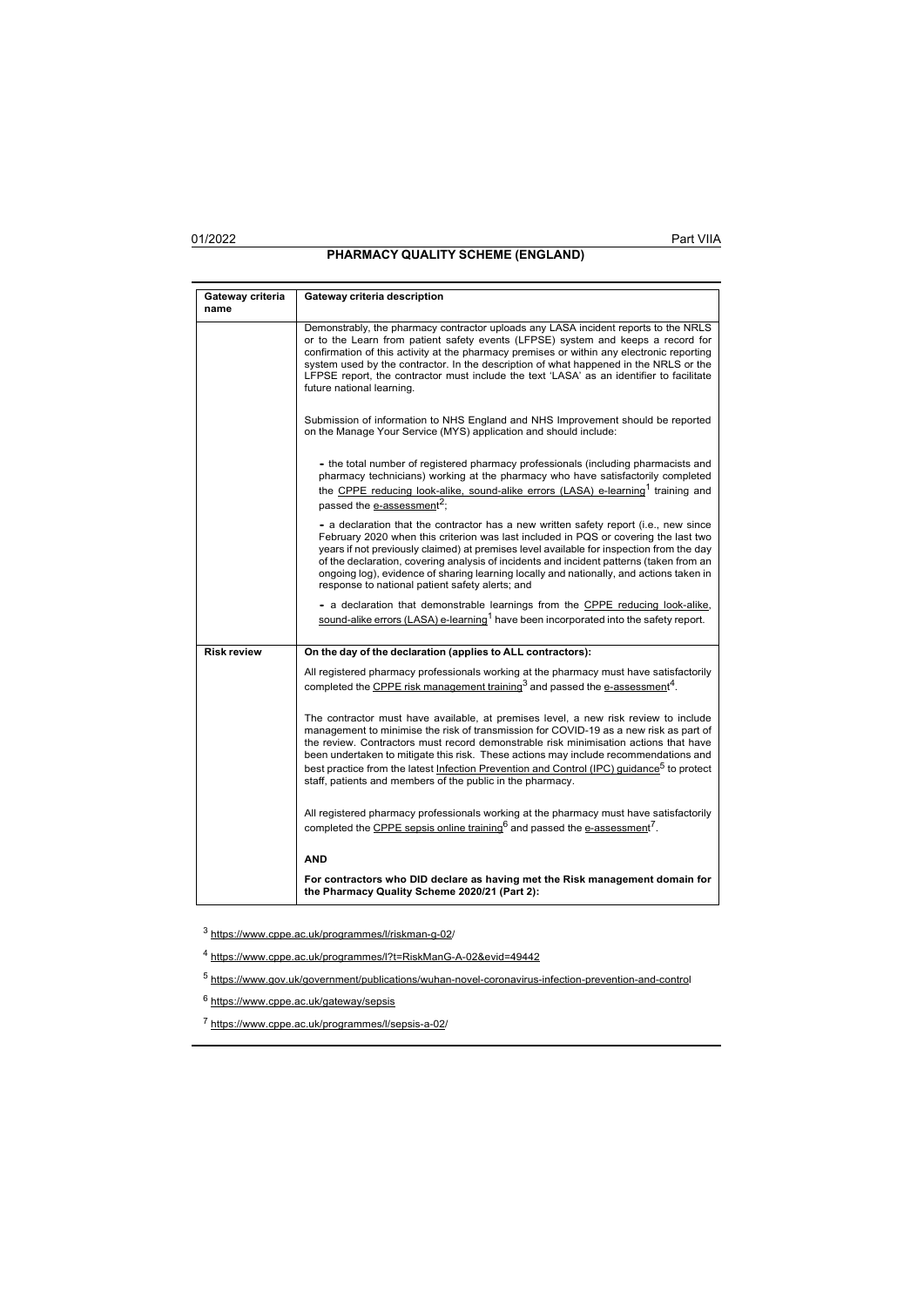| Gateway criteria | Gateway criteria description                                                                                                                                                                                                                                                                                                                                                                                                                                                       |
|------------------|------------------------------------------------------------------------------------------------------------------------------------------------------------------------------------------------------------------------------------------------------------------------------------------------------------------------------------------------------------------------------------------------------------------------------------------------------------------------------------|
| name             |                                                                                                                                                                                                                                                                                                                                                                                                                                                                                    |
|                  | On the day of the declaration, the contractor must have available, at premises level, an<br>update of the previous risk review undertaken as part of the PQS 2020/21 (that is,<br>updated since PQS 2020/21 Part 2). This update must include a recorded reflection on<br>the identified risks and the risk minimisation actions that the pharmacy team has been<br>taking and any subsequent actions identified must be demonstrably completed as a<br>result of this reflection. |
|                  | 0R                                                                                                                                                                                                                                                                                                                                                                                                                                                                                 |
|                  | For contractors who DID NOT declare as having met the Risk management domain<br>for the Pharmacy Quality Scheme 2020/21 (Part 2):                                                                                                                                                                                                                                                                                                                                                  |
|                  | On the day of the declaration, the contractor must have available, at premises level, a<br>new risk review for:                                                                                                                                                                                                                                                                                                                                                                    |
|                  | - The risk of missing red flag symptoms during over the counter (OTC) consultations;<br>and                                                                                                                                                                                                                                                                                                                                                                                        |
|                  | - The risk of missing sepsis identification.                                                                                                                                                                                                                                                                                                                                                                                                                                       |
|                  | When making a declaration for this criterion, the following information must be reported<br>on the MYS application:                                                                                                                                                                                                                                                                                                                                                                |
|                  | For all contractors:                                                                                                                                                                                                                                                                                                                                                                                                                                                               |
|                  | - the total number of registered pharmacy professionals working at the pharmacy<br>who have satisfactorily completed the CPPE risk management training <sup>3</sup> and passed<br>the associated e-assessment <sup>4</sup> .                                                                                                                                                                                                                                                       |
|                  | - a declaration that the pharmacy has available, at premises level, a new risk review<br>undertaken as part of the PQS 2021/22 which includes:                                                                                                                                                                                                                                                                                                                                     |
|                  | - minimising the risk of transmission for COVID-19;                                                                                                                                                                                                                                                                                                                                                                                                                                |
|                  | - the risk minimisation actions that the pharmacy team has been taking; and                                                                                                                                                                                                                                                                                                                                                                                                        |
|                  | - any subsequent actions identified and demonstrably completed as a result of<br>this reflection.                                                                                                                                                                                                                                                                                                                                                                                  |
|                  | - the total number of registered pharmacy professionals working at the pharmacy<br>who have completed the CPPE sepsis online training <sup>6</sup> and passed the associated e-<br>assessment <sup>7</sup> .                                                                                                                                                                                                                                                                       |
|                  | <b>AND</b>                                                                                                                                                                                                                                                                                                                                                                                                                                                                         |
|                  | For contractors who DID declare as having met the Risk management domain for<br>the Pharmacy Quality Scheme 2020/21 (Part 2):                                                                                                                                                                                                                                                                                                                                                      |
|                  | - the pharmacy has available, on the day of the declaration at premises level, an<br>update of the previous risk review undertaken as part of the PQS 2020/21 which<br>includes the risk minimisation actions that the pharmacy team has been taking; and<br>any subsequent actions identified and demonstrably completed as a result of these<br>reflections for:                                                                                                                 |
|                  | - the risk of missing red flag symptoms during OTC consultations; and                                                                                                                                                                                                                                                                                                                                                                                                              |
|                  | - the risk of missing sepsis identification.                                                                                                                                                                                                                                                                                                                                                                                                                                       |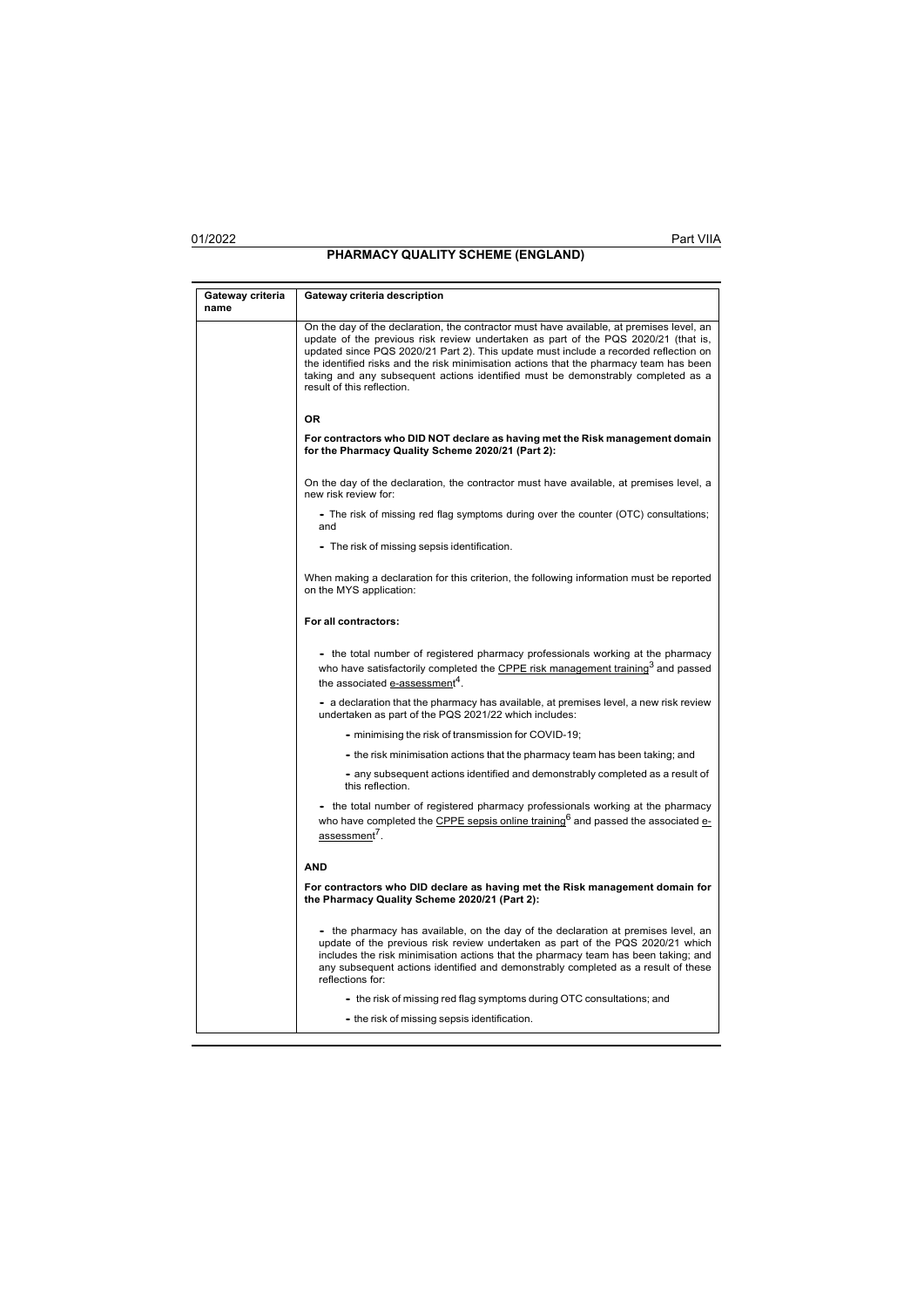# **PHARMACY QUALITY SCHEME (ENGLAND)**

| Gateway criteria<br>name | Gateway criteria description                                                                                                                                                                                                                                                                                                                                      |
|--------------------------|-------------------------------------------------------------------------------------------------------------------------------------------------------------------------------------------------------------------------------------------------------------------------------------------------------------------------------------------------------------------|
|                          | <b>OR</b>                                                                                                                                                                                                                                                                                                                                                         |
|                          | For contractors who DID NOT declare as having met the Risk management<br>domain for the Pharmacy Quality Scheme 2020/21 (Part 2):                                                                                                                                                                                                                                 |
|                          | - a declaration that the pharmacy has available, on the day of the declaration at<br>premises level, a new risk review undertaken as part of the PQS 2021/22 which<br>includes the risk minimisation actions that the pharmacy team has been taking; and<br>any subsequent actions identified and demonstrably completed as a result of these<br>reflections for: |
|                          | - the risk of missing red flag symptoms during OTC consultations; and<br>- the risk of missing sepsis identification.                                                                                                                                                                                                                                             |

1.3 In relation to training requirements listed within the Safety report and demonstrable learnings from the CPPE LASA e-learning and the Risk review gateway criteria, where new staff who have<br>recently joined the pharmacy or staff returning from long term leave, for example maternity leave,<br>have not undertaken the training an must be retained at the pharmacy to demonstrate they are meeting this criterion.

## 2. **PQS 2021/22 domains**

2.1 Pharmacy contractors who have evidence demonstrating that they have met all of the gateway criteria on the day of the declaration (which must be made between 09:00 on 31 January 2022 and 23:59 on 25 February 2022) will receive a PQS payment, provided they have evidence<br>demonstrating meeting one or more of the domains in Table 2 (please note, contractors must meet<br>all of the quality criteria in each domain

## **Table 2. Domains and quality criteria**

| Domain                               | <b>Quality criteria</b>                                                                                                                                                                                                                                                                                                                                                                                                                                                                                                                   |
|--------------------------------------|-------------------------------------------------------------------------------------------------------------------------------------------------------------------------------------------------------------------------------------------------------------------------------------------------------------------------------------------------------------------------------------------------------------------------------------------------------------------------------------------------------------------------------------------|
| Medicines safety<br>and optimisation | High risk medicines - anticoagulation audit                                                                                                                                                                                                                                                                                                                                                                                                                                                                                               |
|                                      | The audit aims to minimise preventable harm from the high-risk medicines - oral<br>anticoagulants, including direct-acting oral anticoagulants (DOACs)                                                                                                                                                                                                                                                                                                                                                                                    |
|                                      | On the day of the declaration, contractors must have implemented, into their day-to-<br>day practice, the findings and recommendations from the 2017 Specialist Pharmacy<br>Service clinical audit on anticoagulants, which are included in the revised audit of<br>anticoagulants.                                                                                                                                                                                                                                                       |
|                                      | The pharmacy must then complete the revised audit within the PQS quidance found<br>at: https://www.england.nhs.uk/primary-care/pharmacy/pharmacy-quality-payments-<br>scheme/pqs/, including notifying the patient's GP where concerns are identified,<br>sharing their anonymised data with NHS England and NHS Improvement, and<br>incorporating any learning from the audit into future practice.                                                                                                                                      |
|                                      | The audit must be carried out over two weeks with a minimum of 15 patients or four<br>weeks if 15 patients are not achieved within two weeks, and there must be a follow up<br>of any patient that is referred to their prescriber to identify what actions were taken.<br>Contractors must have completed the anticoagulant audit by the day of their<br>declaration. The information that needs to be submitted to NHS England and NHS<br>Improvement is included in the audit document and must be reported on the MYS<br>application. |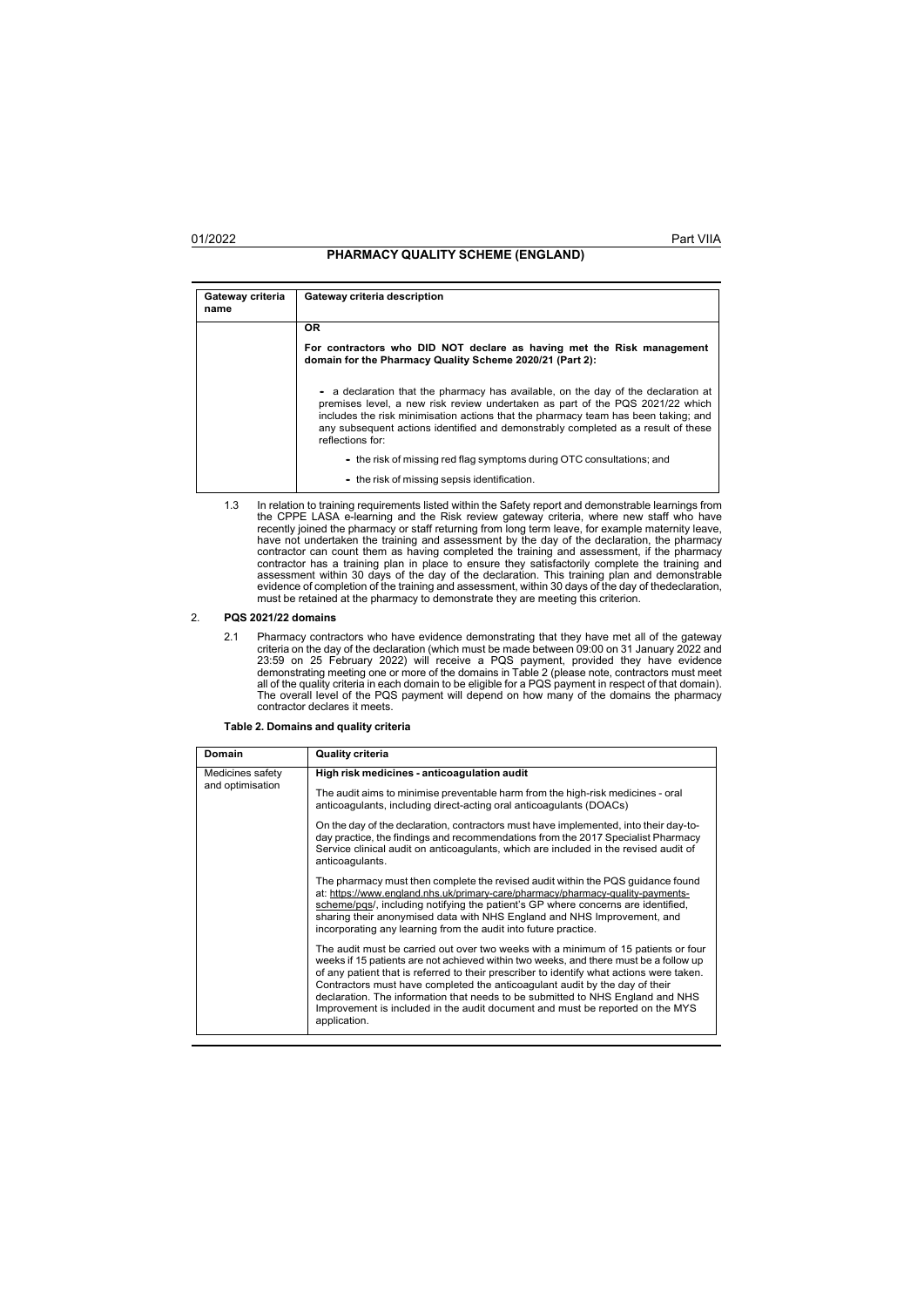| Domain      | <b>Quality criteria</b>                                                                                                                                                                                                                                                                                                                                                                                                                                                                                                                                            |
|-------------|--------------------------------------------------------------------------------------------------------------------------------------------------------------------------------------------------------------------------------------------------------------------------------------------------------------------------------------------------------------------------------------------------------------------------------------------------------------------------------------------------------------------------------------------------------------------|
| Respiratory | Asthma/COPD                                                                                                                                                                                                                                                                                                                                                                                                                                                                                                                                                        |
|             | Personalised asthma action plans and promoting spacer device use in children<br>prescribed pressurised metered dose inhalers (pMDIs)                                                                                                                                                                                                                                                                                                                                                                                                                               |
|             | On the day of the declaration, the pharmacy contractor must have evidence that they<br>have ensured that:                                                                                                                                                                                                                                                                                                                                                                                                                                                          |
|             | all children aged 5 to 15 dispensed inhaled press and breathe pMDI for<br>asthma have a spacer device, where appropriate, in line with NICE TA38; and                                                                                                                                                                                                                                                                                                                                                                                                              |
|             | all patients, 5 years and above with asthma have a personalised asthma<br>action plan.                                                                                                                                                                                                                                                                                                                                                                                                                                                                             |
|             | The pharmacy contractor must be able to show that pharmacy staff have referred<br>patients with asthma to an appropriate healthcare professional where this is not the<br>case.                                                                                                                                                                                                                                                                                                                                                                                    |
|             | When making a declaration for this criterion, the following information must be<br>reported on the MYS application:                                                                                                                                                                                                                                                                                                                                                                                                                                                |
|             | the total number of children aged 5 to 15 that they have referred for a spacer<br>device, where appropriate, in line with NICE TA38; and                                                                                                                                                                                                                                                                                                                                                                                                                           |
|             | the total number of patients 5 years and above with asthma that they have<br>referred to have a personalised asthma action plan.                                                                                                                                                                                                                                                                                                                                                                                                                                   |
|             | Inhaler technique checks for patients prescribed a new inhaler with asthma or<br>COPD during the COVID-19 pandemic                                                                                                                                                                                                                                                                                                                                                                                                                                                 |
|             | On the day of the declaration, the pharmacy contractor must be able to evidence that<br>pharmacy staff have identified patients with asthma or COPD, who were prescribed a<br>new inhaler (i.e. for the first time or changed to a new inhaler device) between 1 April<br>2020 to 31 August 2021 but did not have their inhaler technique checked due to the<br>COVID-19 pandemic, have since been offered an inhaler technique check as part of<br>the catch-up NMS arrangements.                                                                                 |
|             | All pharmacists working at the pharmacy, who are providing inhaler technique<br>checks, as part of the catch-up NMS arrangements, must have satisfactorily<br>completed the CPPE inhaler technique for health professionals: getting it right e-<br>learning <sup>8</sup> or attended a CPPE face-to-face or online inhaler technique workshop and<br>passed the e-assessment <sup>9</sup> (the e-assessment must be completed if you have<br>completed the e-learning or attended the face-to-face/online workshop) before<br>providing inhaler technique checks. |
|             | Where appropriate, pharmacists can conduct remote inhaler technique checks, as<br>part of the catch-up NMS arrangements, as described in the following paper:<br>Taskforce for Lung Health position paper on optimising inhaler technique remotely <sup>10</sup> .                                                                                                                                                                                                                                                                                                 |

<sup>8</sup> https:[//www.cppe.ac.uk/programmes/l/inhalers-e-02](http://www.cppe.ac.uk/programmes/l/inhalers-e-02)

<sup>9</sup> https:[//www.cppe.ac.uk/programmes/l?t=Inhalers-A-08&evid=](http://www.cppe.ac.uk/programmes/l?t=Inhalers-A-08&evid)

<sup>10</sup> https://cdn.shopify.com/s/files/1/0221/4446/files/ Position\_paper\_on\_optimising\_inhaler\_technique\_remotely\_FINAL.pdf?v=1615466185&\_ga=2.181811175.1 772335718.1625304849-1204043449.1621442803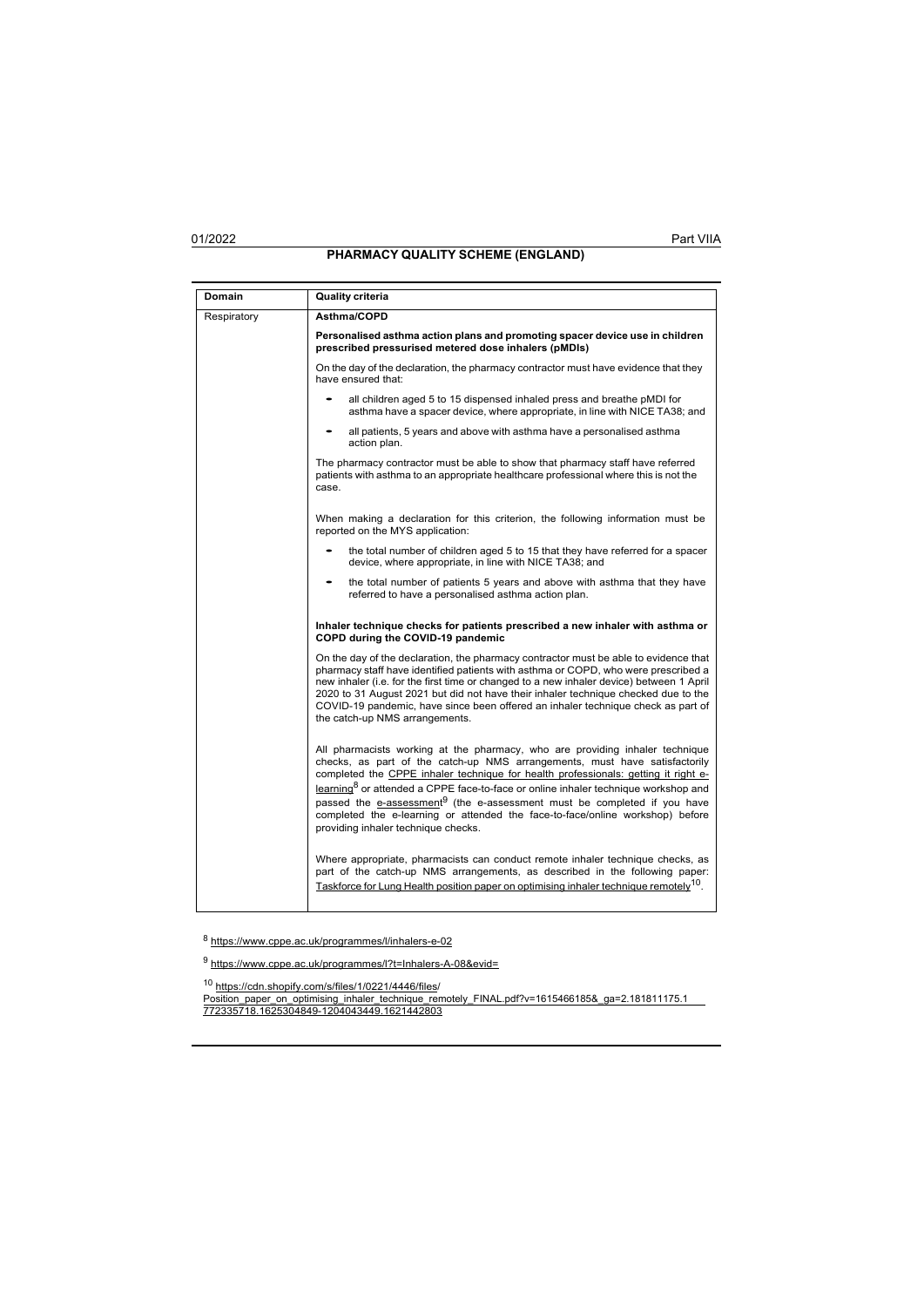| Domain | Quality criteria                                                                                                                                                                                                                                                                                                                                                                                                                                                                                                                                                                     |
|--------|--------------------------------------------------------------------------------------------------------------------------------------------------------------------------------------------------------------------------------------------------------------------------------------------------------------------------------------------------------------------------------------------------------------------------------------------------------------------------------------------------------------------------------------------------------------------------------------|
|        | When making a declaration for this criterion, the following information must be<br>reported on the MYS application:                                                                                                                                                                                                                                                                                                                                                                                                                                                                  |
|        | the total number of pharmacists working at the pharmacy who have<br>satisfactorily completed the CPPE inhaler technique for health professionals:<br>getting it right training <sup>8</sup> and passed the e-assessment <sup>9</sup> ;                                                                                                                                                                                                                                                                                                                                               |
|        | the total number of pharmacists working at the pharmacy who have attended a<br>CPPE face-to-face/online inhaler technique workshop and passed the e-<br>assessment <sup>9</sup> :                                                                                                                                                                                                                                                                                                                                                                                                    |
|        | the total number of patients identified as having been prescribed an inhaler for<br>the first time or changed to a new inhaler device between 1 April 2020 and 31<br>August 2021 who were asked if they have had an inhaler technique check<br>during that time;                                                                                                                                                                                                                                                                                                                     |
|        | the total number of patients who answered no to the previous question and<br>were offered a catch-up NMS, including an inhaler technique check;                                                                                                                                                                                                                                                                                                                                                                                                                                      |
|        | the total number of patients who were subsequently provided with a face-to-<br>face catch-up NMS, including an inhaler technique check;                                                                                                                                                                                                                                                                                                                                                                                                                                              |
|        | the total number of patients who were subsequently provided with a remote<br>catch-up NMS, including an inhaler technique check; and                                                                                                                                                                                                                                                                                                                                                                                                                                                 |
|        | the total number of patients who were referred to their prescriber due to issues<br>identified during a catch-up NMS.                                                                                                                                                                                                                                                                                                                                                                                                                                                                |
|        | Return of unwanted and used inhalers                                                                                                                                                                                                                                                                                                                                                                                                                                                                                                                                                 |
|        | On the day of the declaration, all patient-facing pharmacy staff working at the<br>pharmacy have been trained on the reasons why used, unwanted and expired<br>inhalers should be returned to the pharmacy for safe disposal and the adverse effects<br>on the environment when inhalers are disposed of in domestic waste.                                                                                                                                                                                                                                                          |
|        | On the day of the declaration, the pharmacy must be able to evidence that they have<br>spoken (a verbal conversation rather than written communication) with all patients,<br>their carer or representatives, for whom they have dispensed an inhaler between 1<br>September 2021 to 31 January 2022, about the environmental benefits of them<br>returning all unwanted and used inhaler devices to a community pharmacy for safe<br>and environmentally friendly disposal. Discussions can be supplemented with other<br>communication methods such as leaflets, emails and texts. |
|        | When making a declaration for this criterion, the following information must be<br>reported on the MYS application:                                                                                                                                                                                                                                                                                                                                                                                                                                                                  |
|        | the total number of patient-facing pharmacy staff working at the pharmacy who<br>have been trained on the reasons why used, unwanted and expired inhalers<br>should be returned to the pharmacy for safe disposal and the adverse effects<br>on the environment when inhalers are disposed of in domestic waste; and                                                                                                                                                                                                                                                                 |
|        | the total number of conversations had with patients and/or their carer or<br>representatives on the safe and environmentally friendly disposal of their<br>inhaler.                                                                                                                                                                                                                                                                                                                                                                                                                  |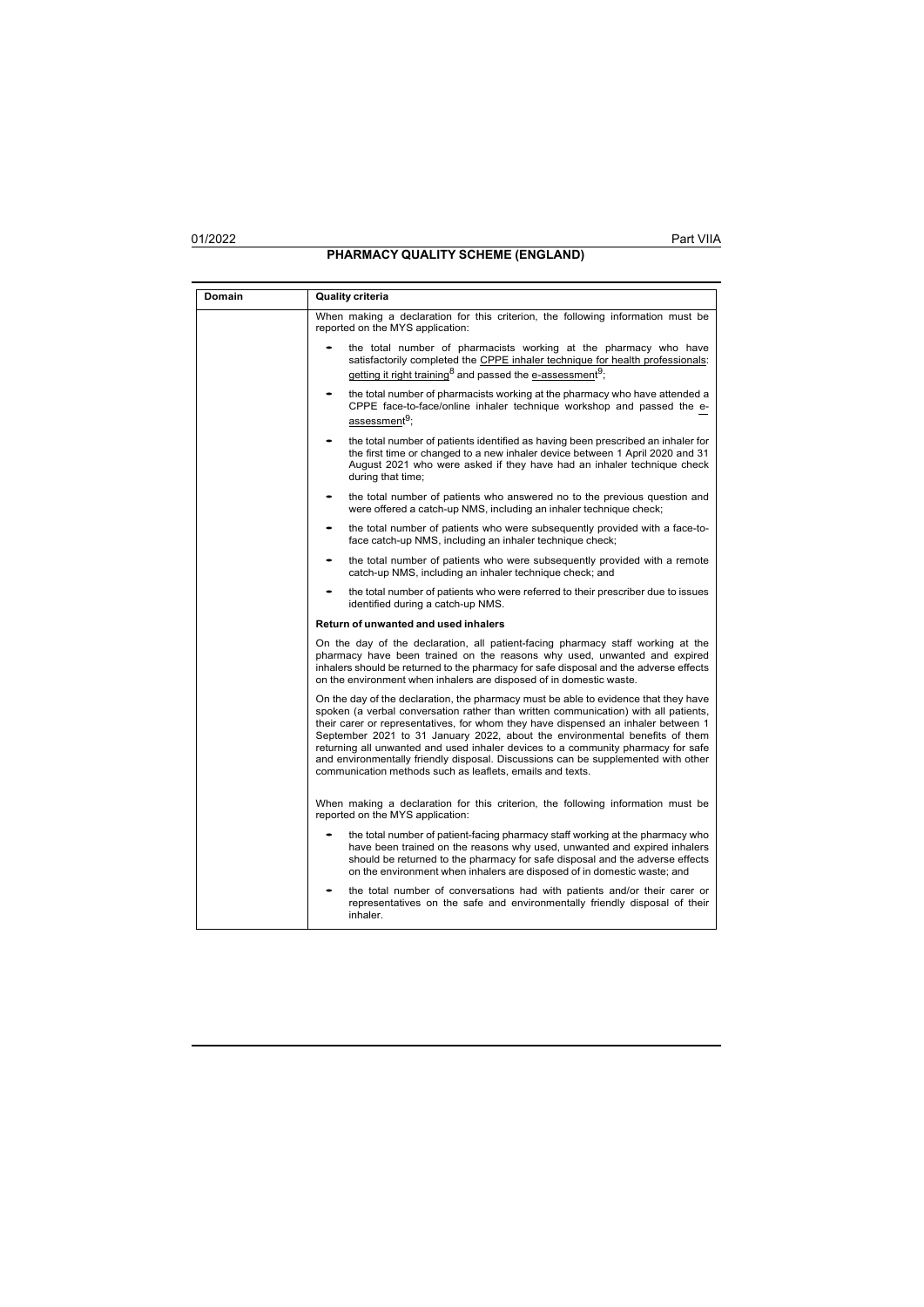**Domain Quality criteria** Digital **Remote consultation skills** On the day of the declaration, all registered pharmacy professionals working at the pharmacy have satisfactorily completed the CPPE remote consultation skills elearning<sup>11</sup> (please note there is no e-assessment for this e-learning). The contractor must, where relevant and not already undertaken, update their standard operating procedures (SOPs) in relation to the provision of remote consultations. When making a declaration for this criterion, the following information must be reported on the MYS application: • the total number of registered pharmacy professionals working at the pharmacy who have satisfactorily completed the CPPE remote consultation skills e-learning<sup>11</sup>. Primary Care **Networks Influenza vaccination programme** The contractor must have engaged with the Pharmacy Primary Care Network Lead (Pharmacy PCN Lead) to communicate that they would like to be involved in increasing the uptake of flu vaccination to patients aged 65 and over for the 2021/22 influenza season. All communications between the contractor and Pharmacy PCN Leads must be completed by 31 December 2021. To increase the uptake of flu vaccination to patients aged 65 and over and to drive quality improvement in service delivery, the Pharmacy PCN Lead must: • engage with all the community pharmacies in the PCN that wish to be involved, to agree how they will collaborate with each other and discuss how they could collaborate with general practice colleagues; and • engage with the PCN Clinical Director to agree how community pharmacies in the PCN will collaborate with general practices. On the day of the declaration, the pharmacy contractor must have demonstrably contributed to the PCN achieving 80.1% or above for flu vaccination to patients aged 65 and over. This can be evidenced by the number of vaccines they have administered to all eligible patients (not just those aged 65 and over) between 1 September 2021 and 31 January 2022, under the community pharmacy seasonal influenza vaccination advanced service, with this number being 30 or greater. Points will be allocated in accordance with a sliding linear scale starting from 80.1% up to a maximum allocation of points on achievement of 86% or above for the 6 bands. For more detail, please see the table below: Primary Care Networks domain – point allocation to bands 1 to 6 depending on the sliding scale for increase in the uptake of flu vaccination to patients aged 65 and over. **Band 1 Band 2 Band 3 Band 4 Band 5 Band 6** Point per 0.1 percentage point increase between 80.1% and 86% 0.0083 0.1111 0.1389 0.1667 0.1944 0.2222

<sup>11</sup> https:[//www.cppe.ac.uk/programmes/l/consultrem-e-01](http://www.cppe.ac.uk/programmes/l/consultrem-e-01)

01/2022 Part VIIA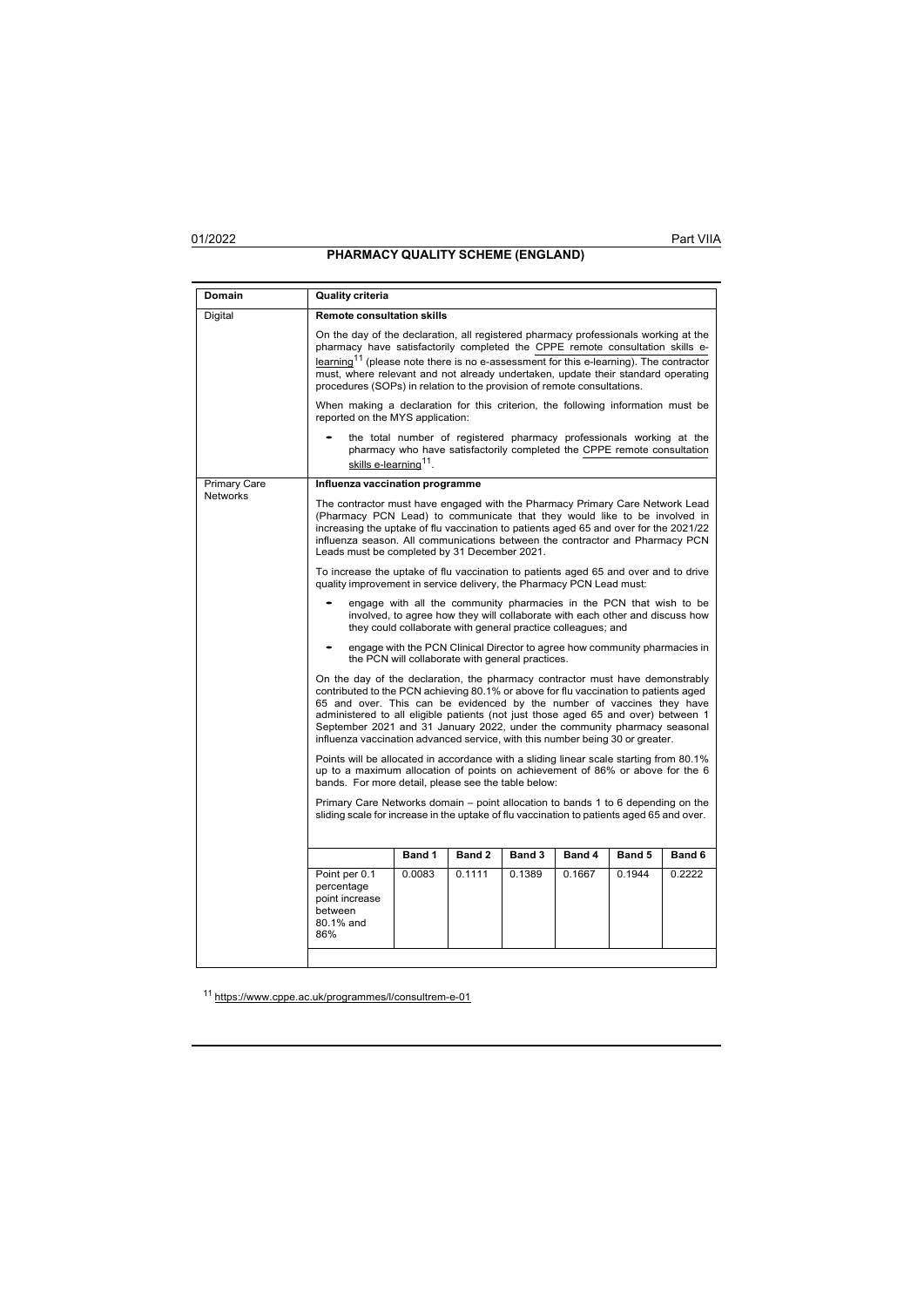| Domain | <b>Quality criteria</b>                                                                                                                                                                                                                                                                                                                                                                                                                                                                                                                                                                                                                                                                                                                                                                                                                                                                                                                                              |
|--------|----------------------------------------------------------------------------------------------------------------------------------------------------------------------------------------------------------------------------------------------------------------------------------------------------------------------------------------------------------------------------------------------------------------------------------------------------------------------------------------------------------------------------------------------------------------------------------------------------------------------------------------------------------------------------------------------------------------------------------------------------------------------------------------------------------------------------------------------------------------------------------------------------------------------------------------------------------------------|
|        | Data on the percentage of target population vaccinated by the PCN will not be<br>available until after the day of the declaration. Therefore, contractors who wish to<br>claim for this domain must declare on the day of the declaration that they have<br>demonstrably contributed to the PCN delivery of flu vaccinations to the target<br>population, as stated above. Based on this declaration, contractors will be allocated<br>the maximum number of points available for a pharmacy in their band for this domain.<br>There will be a reconciliation of the payment made to contractors for this domain on 1<br>June 2022 when final data on the increase to the uptake of flu vaccination to patients<br>aged 65 and over will be available. Pharmacy contractors should be aware that if<br>their PCN wishes to challenge the data underpinning the point allocation, they will be<br>able to do so. However, this will delay the reconciliation payment. |
|        | When making a declaration for this criterion, the following must be submitted on the<br>MYS application by the non-Pharmacy PCN Lead contractor:                                                                                                                                                                                                                                                                                                                                                                                                                                                                                                                                                                                                                                                                                                                                                                                                                     |
|        | a declaration that the contractor has engaged with the Pharmacy PCN* Lead<br>and agreed to be involved in increasing the uptake of flu vaccinations to<br>patients aged 65 and over by the provision of flu vaccinations;                                                                                                                                                                                                                                                                                                                                                                                                                                                                                                                                                                                                                                                                                                                                            |
|        | the total number of eligible patients vaccinated by the contractor under the<br>community pharmacy seasonal influenza vaccination advanced service<br>between 1 September 2021 and 31 January 2022;                                                                                                                                                                                                                                                                                                                                                                                                                                                                                                                                                                                                                                                                                                                                                                  |
|        | the name of the PCN* to which they have aligned;                                                                                                                                                                                                                                                                                                                                                                                                                                                                                                                                                                                                                                                                                                                                                                                                                                                                                                                     |
|        | the name of the appointed Pharmacy PCN* Lead for the PCN*; and                                                                                                                                                                                                                                                                                                                                                                                                                                                                                                                                                                                                                                                                                                                                                                                                                                                                                                       |
|        | the pharmacy name and ODS code for the Pharmacy PCN* lead.                                                                                                                                                                                                                                                                                                                                                                                                                                                                                                                                                                                                                                                                                                                                                                                                                                                                                                           |
|        | When making a declaration for this criterion, the following must be submitted on the<br>MYS application by the contractor where the Pharmacy PCN <sup>**</sup> Lead is based:                                                                                                                                                                                                                                                                                                                                                                                                                                                                                                                                                                                                                                                                                                                                                                                        |
|        | a declaration that the Pharmacy PCN*** lead has engaged with the PCN<br>Clinical Director to agree how community pharmacies in the PCN* will<br>collaborate with general practices to increase the uptake of flu vaccinations to<br>patients aged 65 and over;                                                                                                                                                                                                                                                                                                                                                                                                                                                                                                                                                                                                                                                                                                       |
|        | the total number of eligible patients vaccinated by the contractor under the<br>community pharmacy seasonal influenza vaccination advanced service<br>between 1 September 2021 and 31 January 2022;                                                                                                                                                                                                                                                                                                                                                                                                                                                                                                                                                                                                                                                                                                                                                                  |
|        | the ODS codes of the pharmacies who have engaged in the process for<br>increasing the uptake of flu vaccination to patients aged 65 and over;                                                                                                                                                                                                                                                                                                                                                                                                                                                                                                                                                                                                                                                                                                                                                                                                                        |
|        | a declaration that they are the appointed Pharmacy Lead for that PCN***;                                                                                                                                                                                                                                                                                                                                                                                                                                                                                                                                                                                                                                                                                                                                                                                                                                                                                             |
|        | the name of the PCN*; and                                                                                                                                                                                                                                                                                                                                                                                                                                                                                                                                                                                                                                                                                                                                                                                                                                                                                                                                            |
|        | a declaration that the Pharmacy PCN*** lead has notified the Local<br>Pharmaceutical Committee in which the PCN <sup>*</sup> lies that they are the appointed<br>Pharmacy Lead for the named PCN*.                                                                                                                                                                                                                                                                                                                                                                                                                                                                                                                                                                                                                                                                                                                                                                   |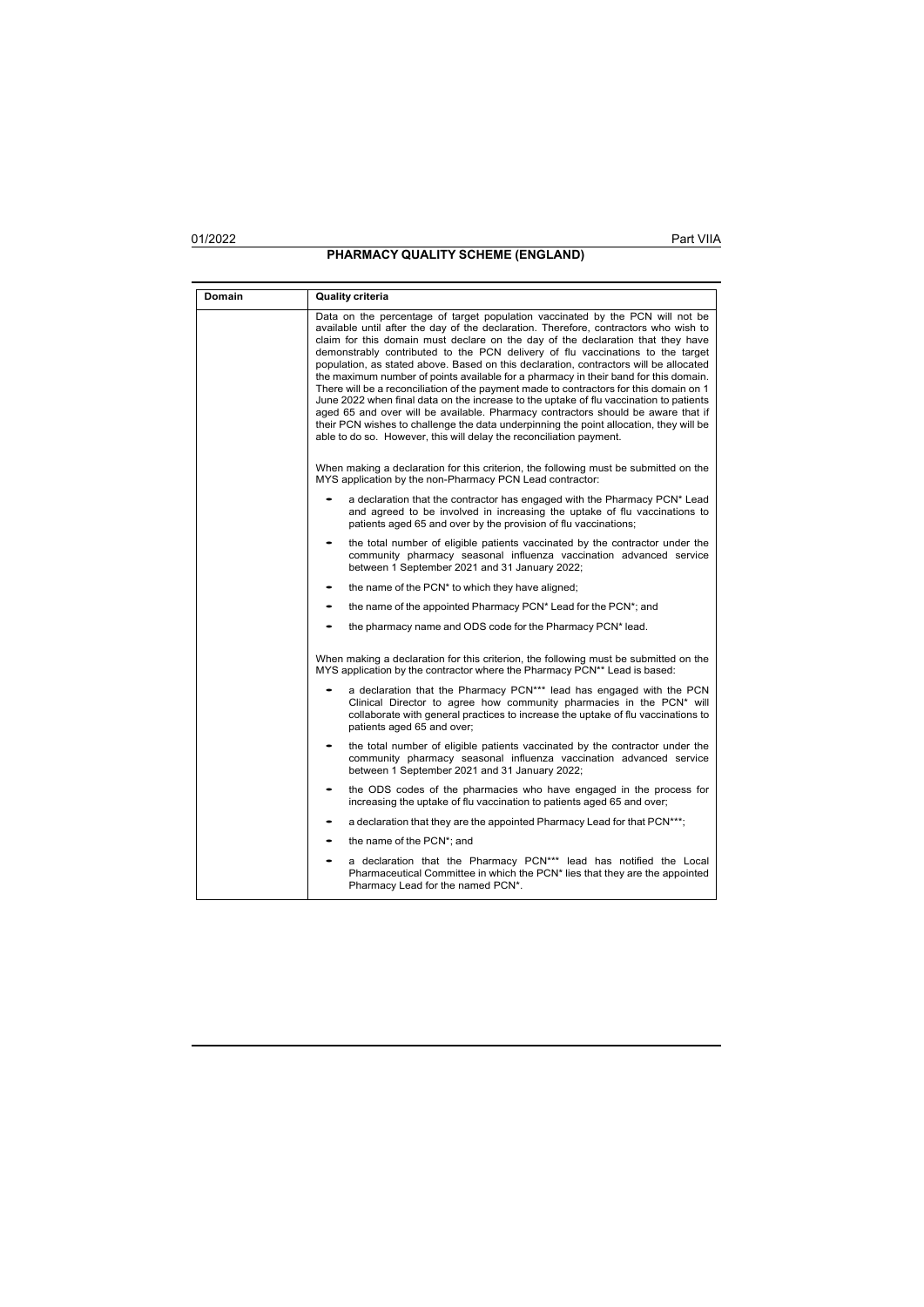# **PHARMACY QUALITY SCHEME (ENGLAND)**

| Domain     | <b>Quality criteria</b>                                                                                                                                                                                                                                                                                                                                                                                                                                                                                                                                                                        |
|------------|------------------------------------------------------------------------------------------------------------------------------------------------------------------------------------------------------------------------------------------------------------------------------------------------------------------------------------------------------------------------------------------------------------------------------------------------------------------------------------------------------------------------------------------------------------------------------------------------|
|            | * Where a PCN has disbanded and the pharmacy is no longer able to realign with<br>another PCN, the pharmacy should collaboratively work with the other pharmacies in<br>the disbanded PCN area as agreed with the NHS England and NHS Improvement<br>regional team for that area. In order to receive payment for this domain these<br>arrangements must be agreed in advance of the declaration with the regional team in<br>conjunction with the Local Pharmaceutical Committee.                                                                                                             |
|            | ** Where a PCN Lead does not provide a flu vaccination service themselves they will<br>only be entitled to claim for this domain the points related to the PCN leadership (i.e.<br>10 points for each band); and they will not be entitled to claim for contributing to the<br>increase in uptake of flu vaccinations. For example, a band 4 PCN Lead, who does<br>not provide the flu vaccination service, will only receive 10 points related to the PCN<br>leadership and they will not be entitled to the max 10 points for contributing to the<br>increase in uptake of flu vaccinations. |
|            | *** For pharmacies in a disbanded PCN area this will be the pharmacy lead for the<br>area, agreed with the NHS England and NHS Improvement contract manager for that<br>area.                                                                                                                                                                                                                                                                                                                                                                                                                  |
| Prevention | Infection prevention and control and review of antimicrobial stewardship<br>practice using the target antibiotic checklist                                                                                                                                                                                                                                                                                                                                                                                                                                                                     |
|            | On the day of the declaration (applies to ALL contractors):                                                                                                                                                                                                                                                                                                                                                                                                                                                                                                                                    |
|            | Contractors must have reviewed their current practice using the 15.04.2021 TARGET<br>Antibiotic Checklist version 2 (rcqp.org.uk) <sup>12</sup> , in order to provide tailored advice to<br>patients and promote antibiotic awareness and stewardship.                                                                                                                                                                                                                                                                                                                                         |
|            | This review must be completed by the date of declaration and must be carried out<br>over four weeks with a minimum of 25 patients; or up to eight weeks if the minimum<br>number of patients are not achieved within four weeks. Contractors should make a<br>record of the start and end date of the review as they will be required to enter this<br>information into the MYS application when they make their declaration. There must<br>be a follow up of any patient where the prescriber was contacted to identify what<br>actions were taken.                                           |
|            | Using the 15.04.2021 TARGET Antibiotic Checklist version 2 (rcqp.org.uk) <sup>12</sup> ,<br>appropriately trained staff must discuss the antibiotic prescribed with the patient or<br>representative to help ensure safe and effective use. Attempts should be made for<br>this discussion to occur with all patients to promote antimicrobial stewardship. It may<br>be appropriate to speak to an identified patient representative, family member or<br>member of care staff.                                                                                                               |
|            | If there is a potential risk of antibiotic related adverse effects (for example, change in<br>allergy status) or concerns about the patient's therapy, the prescriber must be<br>contacted to suggest a review is undertaken and the details of this intervention<br>recorded in the pharmacy PMR. The pharmacy team should support the patient to<br>reduce the risk of adverse effects arising from ongoing antibiotic therapy and optimise<br>outcomes through education and advice as well as adopting principles of shared<br>decision-making.                                            |

<sup>12</sup> <u>https://www.rcqp.org.uk/clinical-and-research/resources/toolkits/amr/target-antibiotics-toolkit/-/media/<br><u>BA7DD55E1B8D4BABA14996B2DACE4077.ashx</u> . Any antibiotic checklist, which has been completed by<br>pharmacy contra</u>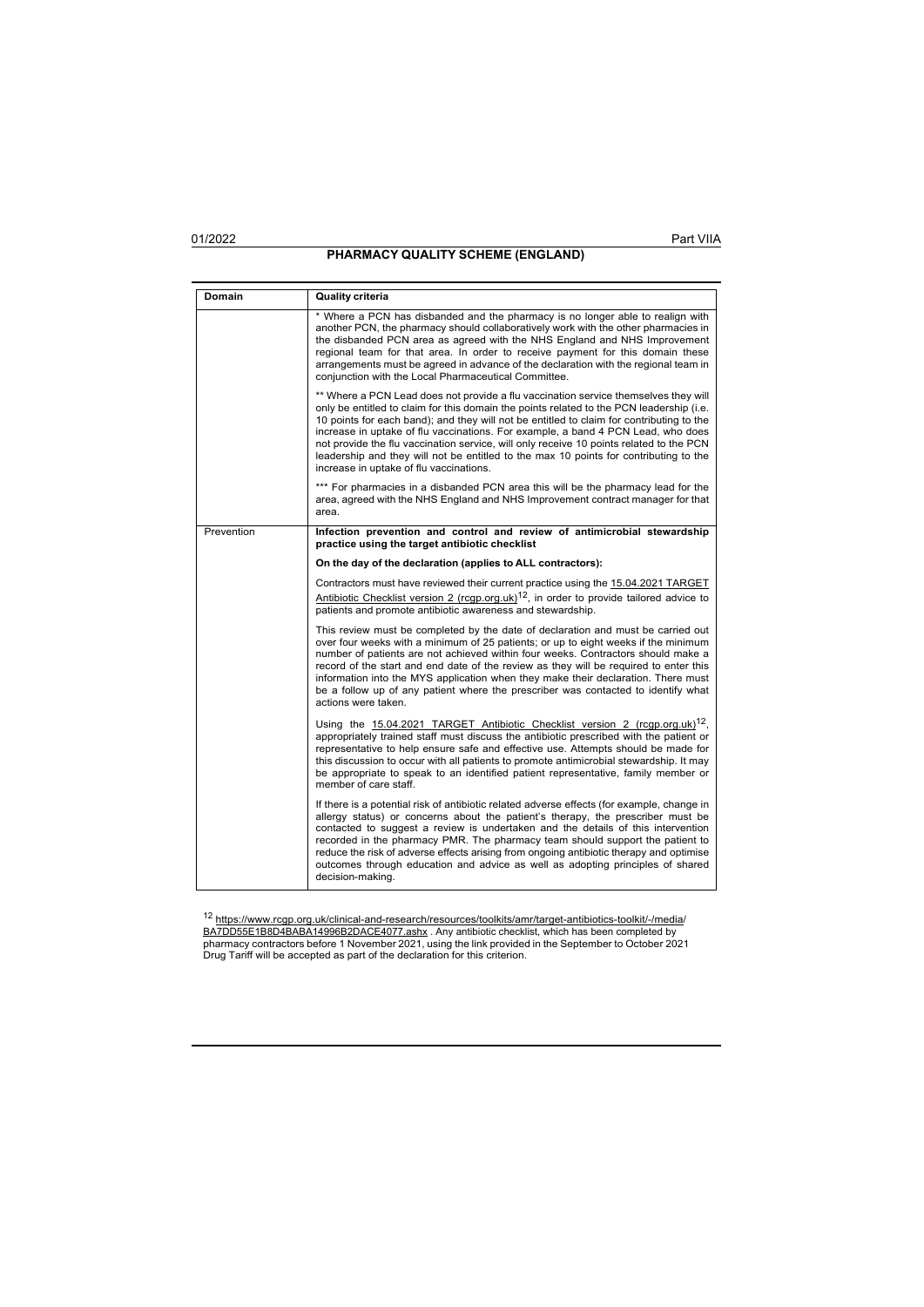| <b>Domain</b> | <b>Quality criteria</b>                                                                                                                                                                                                                                                                                                                                                                                                                                                                                                                                                                                       |
|---------------|---------------------------------------------------------------------------------------------------------------------------------------------------------------------------------------------------------------------------------------------------------------------------------------------------------------------------------------------------------------------------------------------------------------------------------------------------------------------------------------------------------------------------------------------------------------------------------------------------------------|
|               | The data from the checklists must be submitted via the Public Health England<br>(PHE)<br>application<br>available<br>here:<br>https://snapsurvey.phe.org.uk/<br>portal<br>snapwebhost/s.asp?k=162825448921. No patient identifiable data should be<br>entered into the PHE portal application.                                                                                                                                                                                                                                                                                                                |
|               | <b>AND</b>                                                                                                                                                                                                                                                                                                                                                                                                                                                                                                                                                                                                    |
|               | For contractors who DID declare as having met the Infection prevention &<br>control and antimicrobial stewardship domain for the PQS 2020/21 Part 2:                                                                                                                                                                                                                                                                                                                                                                                                                                                          |
|               | On the day of the declaration, contractors must have reviewed and updated their<br>existing antimicrobial stewardship (AMS) action plan and have implemented changes<br>to further promote AMS in their day-to-day practice.                                                                                                                                                                                                                                                                                                                                                                                  |
|               | <b>OR</b>                                                                                                                                                                                                                                                                                                                                                                                                                                                                                                                                                                                                     |
|               | For contractors who DID NOT declare as having met the Infection prevention &<br>control and antimicrobial stewardship domain for the PQS 2020/21 Part 2:                                                                                                                                                                                                                                                                                                                                                                                                                                                      |
|               | On the day of the declaration, all non-registered pharmacy staff working at the<br>pharmacy must have satisfactorily completed the HEE Infection prevention and<br>control Level 1 e-learning and assessment <sup>13</sup> on the Health Education England (HEE)<br>e-Learning for Healthcare website.                                                                                                                                                                                                                                                                                                        |
|               | All registered pharmacy professionals working at the pharmacy must have<br>satisfactorily completed the HEE Infection Prevention and Control Level 2 e-learning<br>and assessment <sup>14</sup> on the HEE e-Learning for Healthcare website.                                                                                                                                                                                                                                                                                                                                                                 |
|               | All patient-facing pharmacy staff working at the pharmacy that provide advice on<br>medicines or healthcare must have satisfactorily completed the PHE Antimicrobial<br>Stewardship for Community Pharmacy e-learning and e-assessment <sup>15</sup> .                                                                                                                                                                                                                                                                                                                                                        |
|               | Contractors must have available, at premises level, an AMS action plan for the<br>pharmacy, which details how they will promote AMS. The action plan must include<br>details of how all pharmacy staff involved in the provision of self-care advice will<br>incorporate the principles of AMS into self-care advice, including reinforcing the<br>messages around appropriate use of antibiotics, and the uptake of vaccinations,<br>including the flu vaccine. There must be documented evidence, at the pharmacy, that<br>the actions within the plan have been implemented by the day of the declaration. |
|               | All patient-facing pharmacy staff working at the pharmacy that provide health<br>advice, should have become Antibiotic Guardians <sup>16</sup> , if they have not already done so,<br>and have an awareness of the local antibiotic formulary.                                                                                                                                                                                                                                                                                                                                                                |

- <sup>13</sup> https://portal.e-lfh.org.uk/Component/Details/564333
- <sup>14</sup> https://portal.e-lfh.org.uk/Component/Details/564321
- <sup>15</sup> https://portal.e-lfh.org.uk/Component/Details/602874
- <sup>16</sup> https://antibioticguardian.com/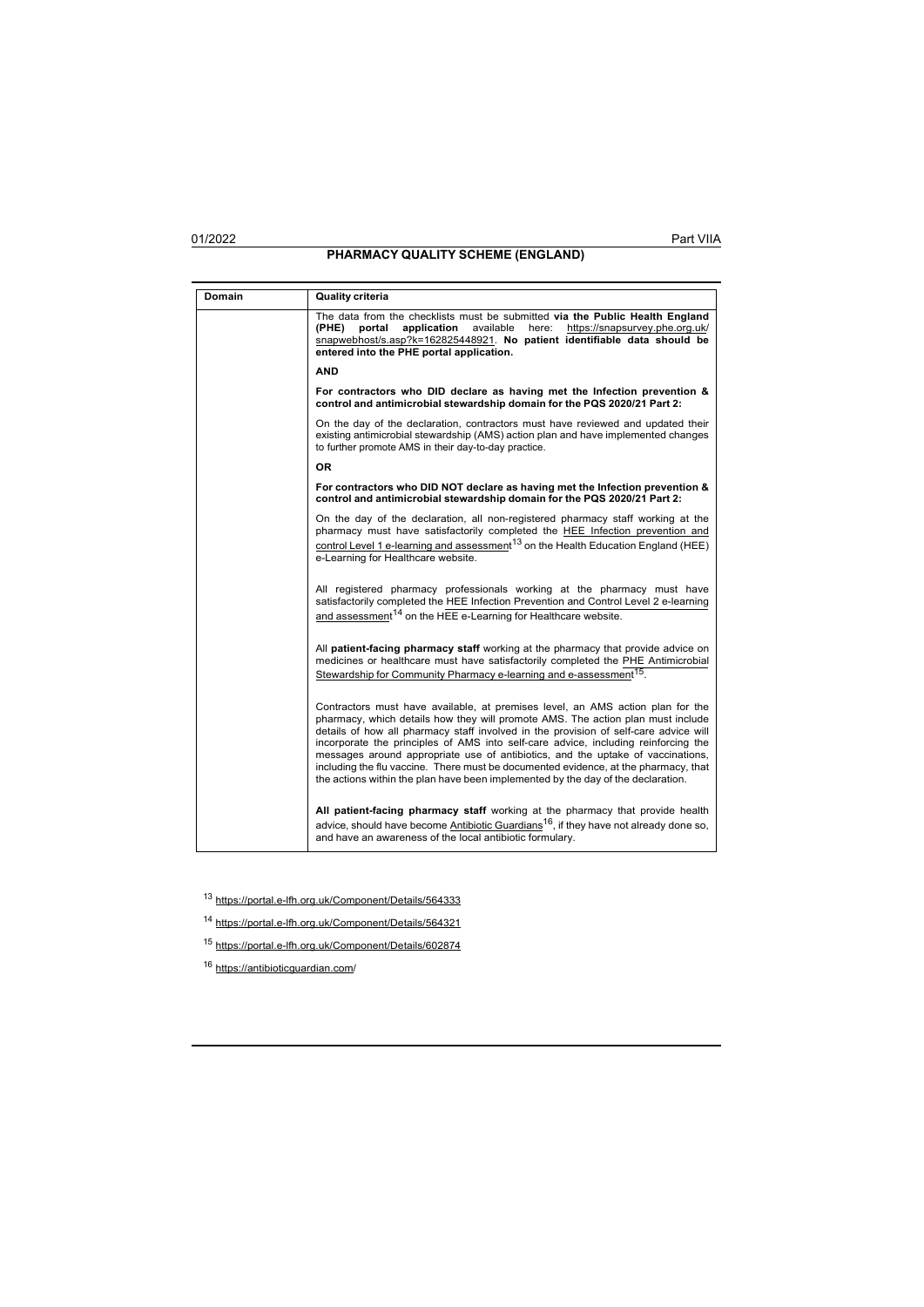| Domain | <b>Quality criteria</b>                                                                                                                                                                                                |
|--------|------------------------------------------------------------------------------------------------------------------------------------------------------------------------------------------------------------------------|
|        | When making a declaration for this criterion, the following must be confirmed on the<br>MYS application:                                                                                                               |
|        | All contractors                                                                                                                                                                                                        |
|        | a declaration that the contractor has completed the 15.04.2021 TARGET<br>Antibiotic Checklist version 2 (rcqp.org.uk) <sup>12</sup> review;                                                                            |
|        | a declaration that the contractor has notified the patient's GP where concerns<br>are identified; and                                                                                                                  |
|        | a declaration that the contractor has shared their anonymised checklist data<br>with PHE.                                                                                                                              |
|        | <b>AND</b>                                                                                                                                                                                                             |
|        | For contractors who DID declare as having met the Infection prevention &<br>control and antimicrobial stewardship domain for the 2020/21 PQS Part 2:                                                                   |
|        | a declaration the contractor has reviewed and updated their existing AMS<br>action plan at premises level and has implemented changes to further promote<br>AMS in their day-to-day practice.                          |
|        | 0R                                                                                                                                                                                                                     |
|        | For contractors who DID NOT declare as having met the Infection prevention &<br>control and antimicrobial stewardship domain for the 2020/21 PQS Part 2:                                                               |
|        | the total number of non-registered staff working at the pharmacy who have<br>satisfactorily completed the HEE infection prevention and control Level 1 e-<br>learning and assessment <sup>13</sup> :                   |
|        | the total number of registered pharmacy professionals working at the<br>pharmacy who have satisfactorily completed the HEE Infection Prevention<br>and Control Level 2 e-learning and assessment <sup>14</sup> ;       |
|        | the total number of patient-facing pharmacy staff working at the pharmacy who<br>have satisfactorily completed the PHE Antimicrobial Stewardship for<br>Community Pharmacy e-learning and e-assessment <sup>15</sup> ; |
|        | a declaration that the contractor has completed an AMS action plan at<br>premises level and has implemented changes to further promote AMS in their<br>day-to-day practice; and                                        |
|        | the number of patient facing staff that provide health advice, who have<br>become Antibiotic Guardians <sup>16</sup> and have an awareness of the local antibiotic<br>formulary.                                       |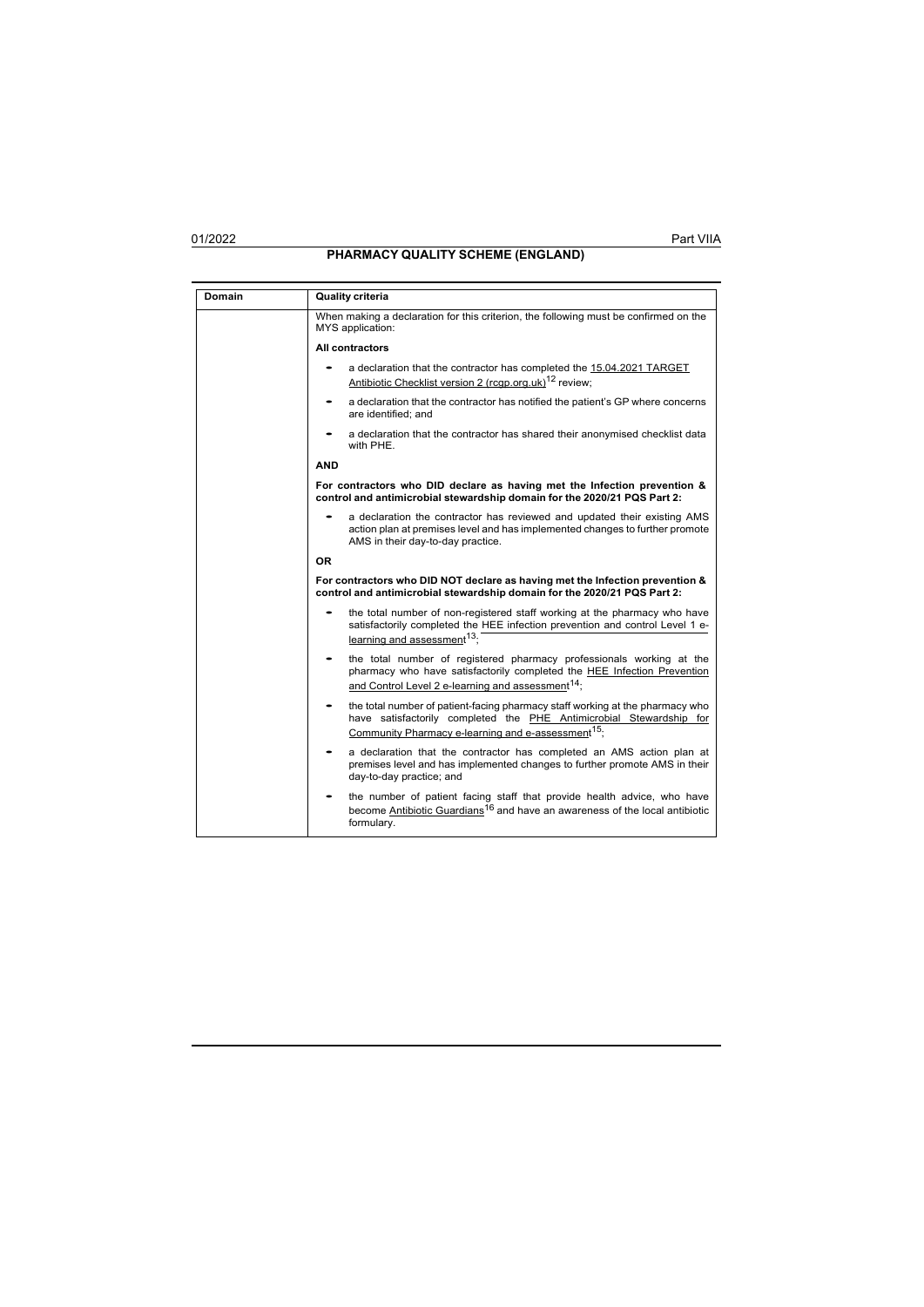| Domain                                         | <b>Quality criteria</b>                                                                                                                                                                                                                                                                                                                                          |
|------------------------------------------------|------------------------------------------------------------------------------------------------------------------------------------------------------------------------------------------------------------------------------------------------------------------------------------------------------------------------------------------------------------------|
| Addressing<br>unwarranted<br>variation in care | <b>Health inequalities</b>                                                                                                                                                                                                                                                                                                                                       |
|                                                | On the day of declaration, all registered pharmacy professionals working at the<br>pharmacy have satisfactorily completed the CPPE health inequalities e-learning <sup>17</sup><br>and passed the e-assessment <sup>18</sup> .                                                                                                                                   |
|                                                | On the day of declaration, contractors have completed an action plan to actively<br>promote COVID-19 vaccinations, particularly in Black, Asian and minority ethnic<br>(BAME) and low uptake communities, incorporating myth busting methods as part of<br>their efforts to tackle lower levels of COVID-19 vaccination uptake and to support<br>these patients. |
|                                                | When making a declaration for this criterion, the following information must be<br>reported on the MYS application:                                                                                                                                                                                                                                              |
|                                                | the total number of registered pharmacy professionals working at the<br>pharmacy who have satisfactorily completed the CPPE health inequalities e-<br>learning <sup>17</sup> and passed the e-assessment <sup>18</sup> ; and                                                                                                                                     |
|                                                | a declaration that the contractor has available, at premises level, an action<br>plan as to how the pharmacy team will promote COVID-19 vaccinations,<br>particularly in BAME and low uptake communities, incorporating myth busting<br>methods as part of efforts to tackle lower levels of COVID-19 vaccination<br>uptake and to support these patients.       |
| Healthy living                                 | Weight management                                                                                                                                                                                                                                                                                                                                                |
| support                                        | On the day of the declaration, all non-registered patient facing pharmacy staff who<br>provide health advice must have completed the PHE All Our Health bitesize training<br>and assessments on Adult Obesity <sup>19</sup> and Childhood Obesity <sup>20</sup> to gain a broader<br>understanding of the causes and effects of obesity.                         |
|                                                | On the day of the declaration, all registered pharmacy professionals working at the<br>pharmacy must have satisfactorily completed section one and three of the CPPE<br>weight management for adults: understanding the management of obesity e-<br>learning <sup>21</sup> and e-assessment <sup>22</sup> .                                                      |

<sup>17</sup> http[s://www.cppe.ac.uk/programmes/l/health-e-01](http://www.cppe.ac.uk/programmes/l/health-e-01)

<sup>18</sup> http[s://www.cppe.ac.uk/programmes/l/health-a-01](http://www.cppe.ac.uk/programmes/l/health-a-01)

<sup>19</sup> https://portal.e-lfh.org.uk/Component/Details/571222

<sup>20</sup> https://portal.e-lfh.org.uk/Component/Details/587409

<sup>21</sup> http[s://www.cppe.ac.uk/programmes/l/weightman-e-01/](http://www.cppe.ac.uk/programmes/l/weightman-e-01/)

<sup>22</sup> http[s://www.cppe.ac.uk/programmes/l?t=WeightManE-A-06&evid=49996](http://www.cppe.ac.uk/programmes/l?t=WeightManE-A-06&evid=49996)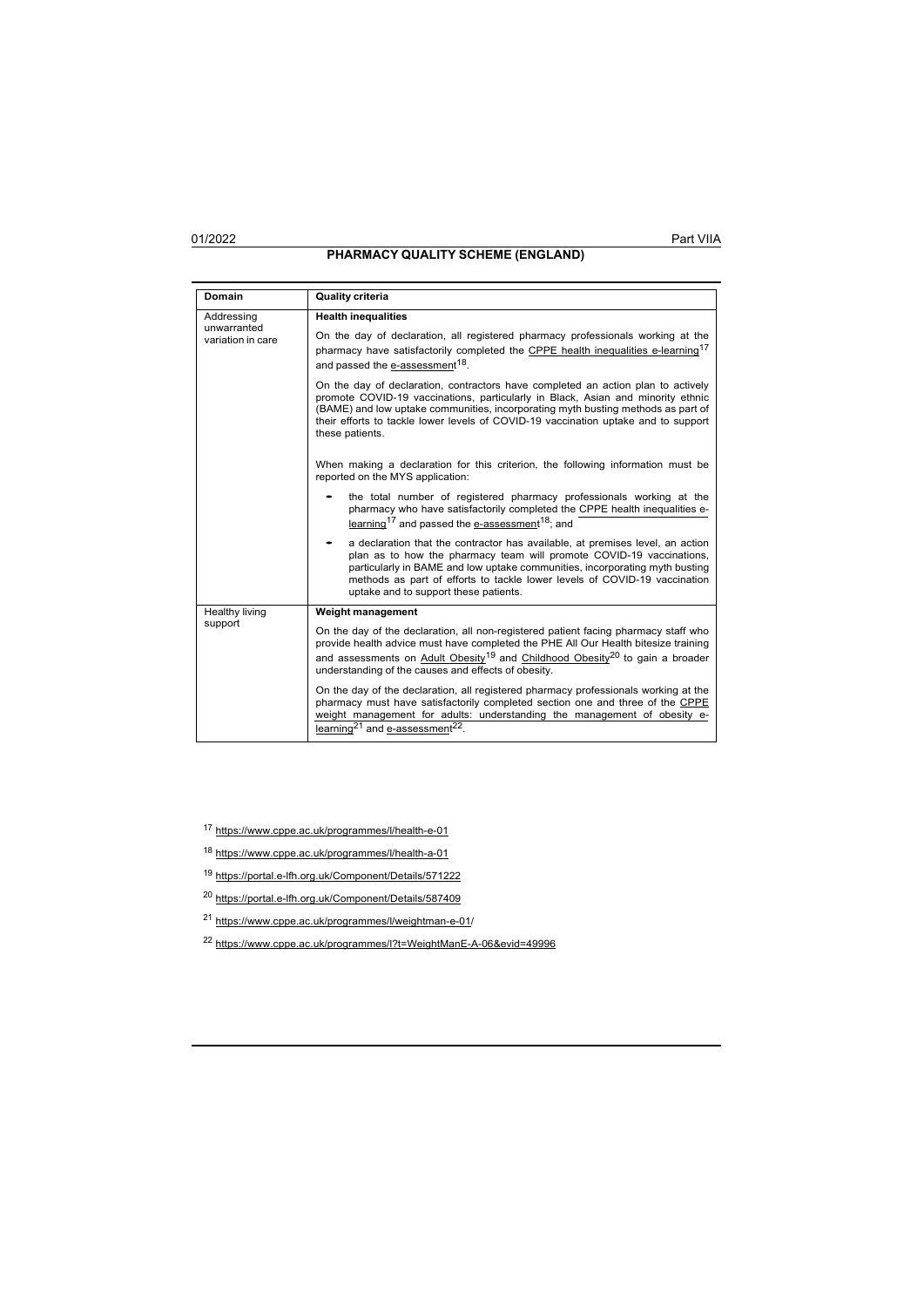# **PHARMACY QUALITY SCHEME (ENGLAND)**

**Domain Quality criteria** Pharmacy teams are also required to complete a weight management action plan of how they would assist a person who would like support with their weight. The weight management action plan should include, but should not be limited to, a list of local and national support or exercise groups (contractors should note that exercise groups should not be recommended on their own but in conjunction with other support groups because exercise on its own has been shown not to lead to weight loss) thatthe person could be referred to (as appropriate) and support materials/tools they could use, for example, NHS materials such as Better Health, Let's do this<sup>23</sup> (contractors should note that "Let's do this" should not be recommended on its own but in conjunction with other support because exercise on its own has been shown not to lead to weight loss) and the NHS website  $24$ . It should also include details of how to refer people to the NHS Digital Weight Management Programme for those with hypertension and/or diabetes or available Local Authority funded tier 2 weight management services (where the individuals meet the criteria for referral). For contractors who claimed for the Prevention domain in the 2020/21 PQS Part 2, an update to their previous action plan will be required to be documented. In addition, the pharmacy team's knowledge and understanding of weight management and how to identify and engage suitable patients must be reviewed. Methods used to identify patients for referral must be reviewed for effectiveness. Pharmacy teams must proactively discuss weight management with a minimum of 25 **natients** Pharmacy teams are encouraged to review the PHE Let's Talk About Weight infographic<sup>25</sup> and the PHE Let's talk about weight: a step-by-step guide to brief <u>interventions with adults for health and care professionals<sup>26</sup> guidance for support with<br>initiating and managing conversations with people about weight management.</u> A competent individual within the pharmacy (for example, a registered pharmacy professional or nominated team member) must be able to offer to measure a patient's Body Mass Index (BMI), using an appropriate BMI calculator such as, the NHS healthy weight calculator<sup>27</sup> and measure waist circumference. This should include explaining the purpose of measuring BMI and waist circumference. Pharmacies must weigh people, calculate their BMI, measure their waist circumference and support those who wish to lose weight through advice and referral to Local Authority funded tier 2 weight management services or the NHS Digital Weight Management Programme (where the individuals meet the criteria for referral).

23 Better Health, Let's do this

<sup>24</sup> http[s://www.nhs.uk/](http://www.nhs.uk/)

<sup>25</sup> https://assets.publishing.service.gov.uk/government/uploads/system/uploads/attachment\_data/file/675028/ LTAW\_Final\_Infographic\_Oct\_2017\_adults.pdf

<sup>26</sup> <u>https://assets.publishing.service.gov.uk/government/uploads/system/uploads/attachment\_data/file/620405/<br>weight\_management\_toolkit\_Let\_s\_talk\_about\_weight.pdf</u>

<sup>27</sup> https:[//www.nhs.uk/live-well/healthy-weight/bmi-calculator/](http://www.nhs.uk/live-well/healthy-weight/bmi-calculator/)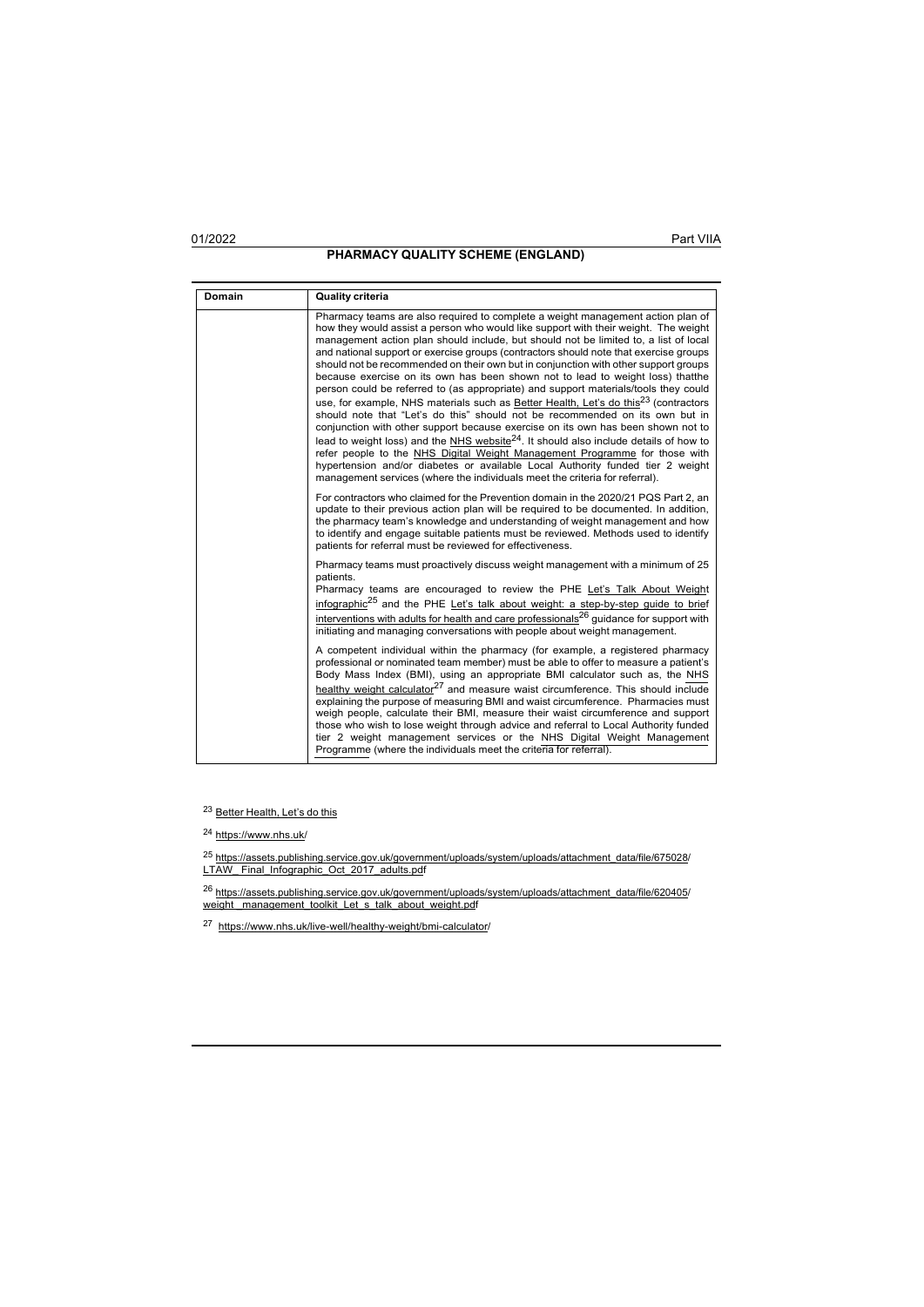# **PHARMACY QUALITY SCHEME (ENGLAND)**

# **Domain Quality criteria** To gain the maximum number of points for this criterion (e.g., 20 points for band 4), the pharmacy must have referred at least one patient (who meets the criteria for referral) to either a Local Authority funded tier 2 weight management services or the NHS Digital Weight Management Programme. The number of points attributed to the referral and the intervention aspect of this domain is outlined in the table below for each of the bands: **Band 1 Band 2 Band 3 Band 4 Band 5 Band 6 Intervention** 0.75 10.00 12.50 15.00 17.50 20.00 **Referral** | 0.25 | 3.33 | 4.17 | 5.00 | 5.83 | 6.67 Pharmacies are expected to have access to equipment to accurately measure height, weight and waist circumference. When making a declaration for this criterion, the following information must be reported on the MYS application: • the total number of non-registered patient facing pharmacy staff who provide health advice working at the pharmacy who have completed the PHE All Our Health bitesize training and assessments on Adult Obesity<sup>28</sup> and Childhood Obesity<sup>29</sup>; • the total number of registered pharmacy professionals working at the pharmacy who have satisfactorily completed section one and three of the CPPE weight management for adults: understanding the management of obesity e-learning<sup>21</sup> and <u>e-assessment</u><sup>22</sup>; • a declaration that the contractor has available, at premises level, a new or updated weight management action plan on how they would assist a person who would like support with their weight, with demonstrable evidence of completion; • the total number of patients who had their BMI calculated and waist circumference measured, including explanation of the definition of BMI and the potential health impact of each; the total number of patients referred to Local Authority funded tier 2 weight management services; and the total number of patients referred to the NHS Digital Weight Management Programme for those with hypertension and/or diabetes.

<sup>28</sup> https://portal.e-lfh.org.uk/Component/Details/571222

<sup>29</sup> https://portal.e-lfh.org.uk/Component/Details/587409

2.2 In relation to training requirements within the Respiratory, Digital, Prevention, Addressing unwarranted variation in care and Healthy living support domains, where new staff who have recently joined the pharmacy or staff returning from long term leave, for example maternity leave, have not undertaken the training and assessment by the day of the declaration, the pharmacy contractor can count them as having completed the training and assessment, if the pharmacy contractor has a training plan in place to ensure they satisfactorily complete the training and<br>assessment within 30 days of the day of the declaration. This training plan and demonstrable<br>evidence of completion of the tra must be retained at the pharmacy to demonstrate they are meeting this criterion.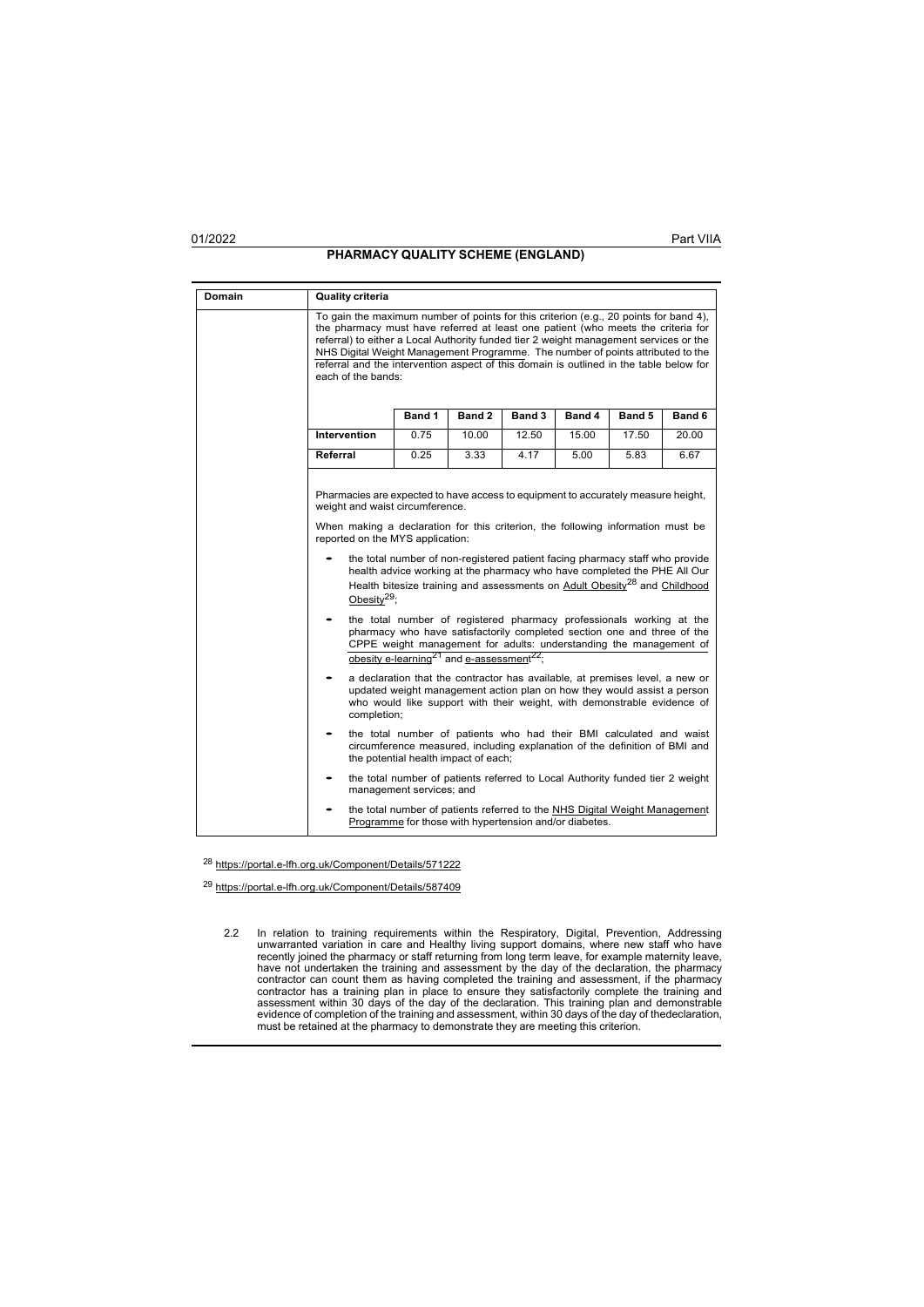## 3. Payment for PQS 2021/22

- 3.1 Pharmacy contractors must claim payment for the PQS 2021/22 during the declaration period which is between 31January 2022 (opens at 09:00) and 25 February 2022 (closes at 23:59). Subject to paragraph 3.2, contractors must have evidence to demonstrate meeting the gateway criteria and the domains on the day that they make their declaration during the declaration period stated above.
- 3.2 For PQS 2021/22, where due to Covid-19 a pharmacy contractor has been unable to complete the domain(s), which they had intended to complete before the declaration period outlined in paragraph 3.1, the pharmacy contractor can make a declaration that: they will complete the domain(s) before 31 March 2022 and that they will have the evidence to demonstrate compliance with the domain(s) by 30 June 2022. The evidence of completion of the relevant domain(s), must be retained in the pharmacy to demonstrate that the contractor has met the requirements of the domain(s). This evidence may be requested for provider assurance purposes after 30 June 2022.
- 3.3 Pharmacy contractors will need to make a declaration to the NHS Business Services Authority (NHSBSA) using the Manage Your Service (MYS) application. PQS Guidance will be available on the NHS England and NHS Improvement website.
- 3.4 Each domain has a designated maximum number of points dependent on the participating<br>contractor's total prescription volume in 2020/21\*/\*\*/\*\*\* according to the NHSBSA's payment data<br>as shown in Table 3. The maximum num on:
	- their total prescription volume in 2020/21\*/\*\*/\*\*\*; and
	- whether they are a PCN lead or non-PCN lead.

\* Contractors, who opened part way through 2020/21, will have their total prescription volume determined as the average number of prescriptions dispensed per month during the months, they were open in 2020/21 multiplied by 12. Please note that change in ownership for the purpose of the PQS banding only is not treated as a new contractor.

\*\* Contractors, who opened after 31 March 2021, will be placed in band 2 for PQS 2021/22. Please note that change in ownership for the purpose of the PQS banding only is not treated as a new contractor.

\*\*\* Contractors, who are eligible for the 2021/22 Pharmacy Access Scheme (PhAS), are<br>automatically placed in band 4 if according to their prescription volume they would have been<br>in band 1 to 3. Note that PhAS pharmacies w prescription volume will be paid according to these bands.

In the event that the value of a point will be £135.50, the number of any unused points for the Pharmacy PCN Lead payment (i.e. 10 points per unclaimed Pharmacy PCN Lead) will be<br>equally distributed amongst all pharmacy contractors who are eligible for the PQS payment.<br>This will be achieved through an additional upli

**Table 3. Maximum number of points per domain**

| <b>Band</b>                                 | Band 1      | Band 2       | Band 3               | Band 4                | Band 5              | Band 6   |
|---------------------------------------------|-------------|--------------|----------------------|-----------------------|---------------------|----------|
| <b>Annual Items</b>                         | $0 - 1.200$ | 1,201-30,000 | $30.001 -$<br>60.000 | $60.001 -$<br>150.000 | 150.001-<br>230.000 | 230.001+ |
| Medicines safety &<br>optimisation          | 0.50        | 6.67         | 8.33                 | 10.00                 | 11.67               | 13.33    |
| Respiratory                                 | 1.25        | 16.67        | 20.83                | 25.00                 | 29.17               | 33.33    |
| Digital                                     | 0.25        | 3.33         | 4.17                 | 5.00                  | 5.83                | 6.67     |
| <b>Primary Care Network</b>                 | 0.50        | 6.67         | 8.33                 | 10.00                 | 11.67               | 13.33    |
| Primary Care Network - PCN<br>Lead          | 10.50       | 16.67        | 18.33                | 20.00                 | 21.67               | 23.33    |
| Prevention                                  | 0.75        | 10.00        | 12.50                | 15.00                 | 17.50               | 20.00    |
| Addressing unwarranted<br>variation in care | 0.75        | 10.00        | 12.50                | 15.00                 | 17.50               | 20.00    |
| Healthy living support                      | 1.00        | 13.33        | 16.67                | 20.00                 | 23.33               | 26.67    |
| Total (non-PCN lead)                        | 5.00        | 66.67        | 83.33                | 100.00                | 116.67              | 133.33   |
| Total (PCN lead)                            | 15.00       | 76.67        | 93.33                | 110.00                | 126.67              | 143.33   |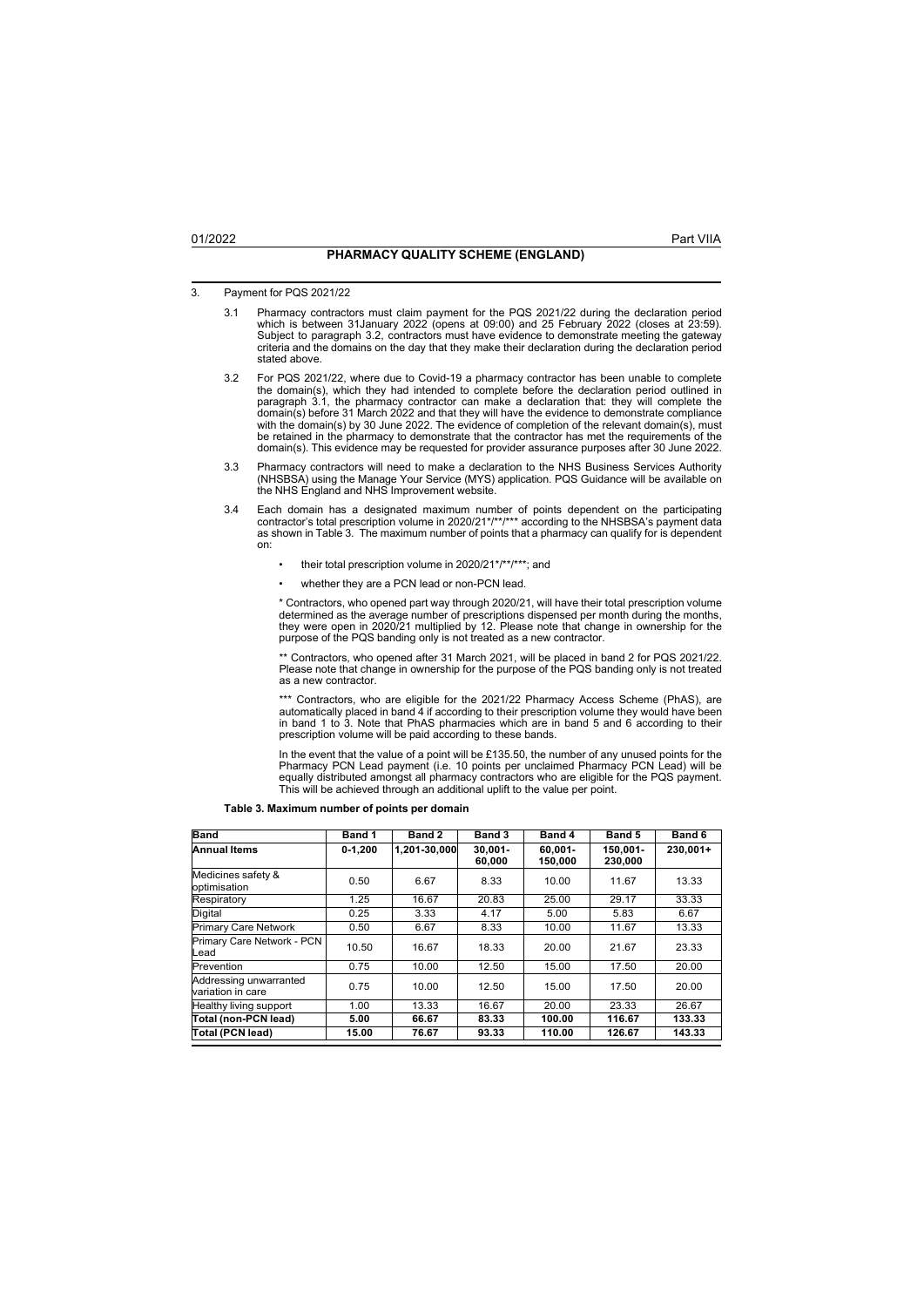- 3.5 Pharmacy contractors who participated in the Primary Care Network domain must claim the maximum number of points for this domain (note – the maximum number of points is dependent on the band the contractor is in) in the declaration period.
- 3.6 The total funding for PQS 2021/22 is £75 million. The funding will be divided between qualifying<br>pharmacies based on the number of points they have achieved up to a maximum £135.50 per<br>point. Each point will have a min achieving maximum points. Payments will be made to eligible contractors depending on the band they are placed in, how many domains they have declared they are meeting, and hence points claimed.
- 3.7 For example:

Assuming 11,300 pharmacy contractors (out of these there are approximately 1,250 potential PCN leads) and 80% on average participated in the scheme:

- 80% of 10,050 non-PCN lead contractors are 8,040 contractors; and
- 80% of 1,250 PCN lead contractors are 1,000 contractors.

Assuming the number of contractors in each band and the average number of points achieved by each contractor is as set out in Table 4, we can calculate how many points in total were delivered and therefore the value of each point:

## **Table 4**

|        | Number of contractors |              | Average points per contractor |              |
|--------|-----------------------|--------------|-------------------------------|--------------|
|        | PCN lead              | Non-PCN lead | PCN lead                      | Non-PCN lead |
| Band 1 | 3                     | 23           | 13.0                          | 3.0          |
| Band 2 | 42                    | 342          | 50.0                          | 40.0         |
| Band 3 | 197                   | 1.583        | 60.0                          | 50.0         |
| Band 4 | 660                   | 5.308        | 70.0                          | 60.0         |
| Band 5 | 84                    | 674          | 80.0                          | 70.0         |
| Band 6 | 14                    | 111          | 90.0                          | 80.0         |

The total number of points is 535,539, which means £75 million would deliver a value per point of £140.05.

However, each point is capped at a total of £135.50. So, the contractor would receive £135.50 per point they earned and, in this case, also an additional £0.63 per point (there were 2,500 points unclaimed for PCN leads which at £135.50 per point gives a total value of £338,750).

This would mean that £2.1 million (out of the £75 million) would remain undelivered through the PQS and would be taken into account in the delivery of the overall Community Pharmacy Contractual Framework funding agreement.

## 4. Aspiration payment

- 4.1 Contractors will be able to claim an aspiration payment. The aspiration payment is optional for pharmacy contractors and not claiming it will not impact on the pharmacy contractor's ability to claim payment for PQS 2021/22.
- 4.2 Pharmacy contractors will need to make a declaration to the NHSBSA using MYS and indicate which domains they intend to achieve before the end of the declaration period. MYS is available at https:[//www.nhsbsa.nhs.uk/pharmacies-gp-practices-and-appliance-contractors/](http://www.nhsbsa.nhs.uk/pharmacies-gp-practices-and-appliance-contractors/) <u>dispensing-contractors-information/manage-your-service-mys</u>. The aspiration payment must<br>be claimed between 09:00 on 04 October 2021 and 23:59 on 29 October 2021.
- 4.3 The maximum number of points for which a pharmacy contractor can be paid an aspiration payment is 70% of the number of points within the band in which they are placed (note that the maximum number of points is different for PCN leads and non PCN leads). The value of each point for the aspiration payment is set at £67.75 (i.e. the minimum value of a point for PQS 2021/22).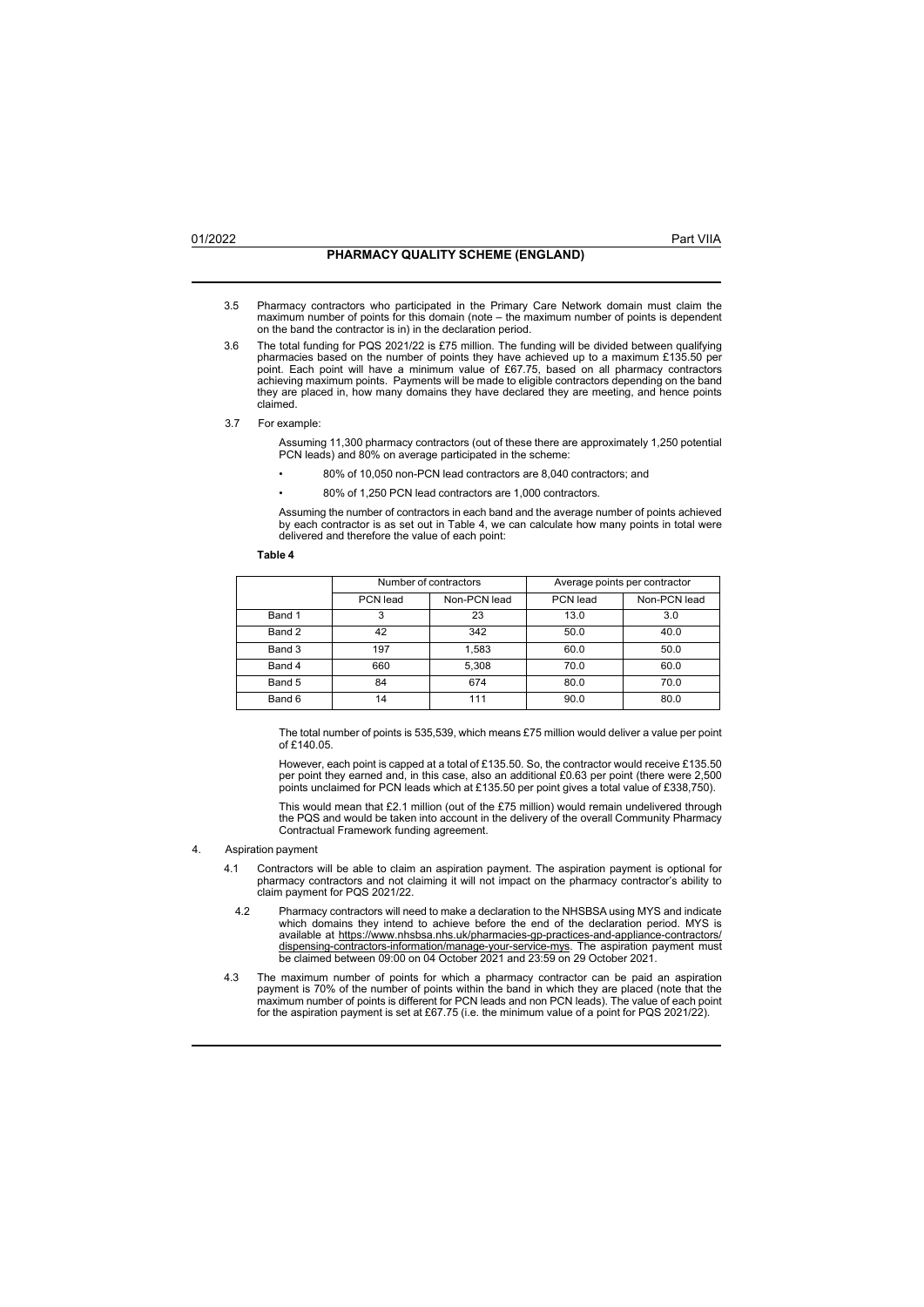# **PHARMACY QUALITY SCHEME (ENGLAND)**

4.4 The aspiration payment will be initially reconciled with payment for the PQS 2021/22 on 1 April 2022. A further reconciliation will take place on 1 June 2022, when final data on the increase to the uptake of flu vaccination to patients aged 65 and over in each PCN (PCN domain) will become available. Where there is a change of ownership during the course of 2021/22 which results in a new ODS code for the contractor, and the previous contractor received an aspiration payment and does not make a declaration between 09:00 on 31 January 2022 and 23:59 on 25 February 2022, this aspiration payment will be recovered from the previous contractor. A new contractor cannot rely upon the PQS activities conducted by a previous contractor for PQS payment where a change of ownership has resulted in a new ODS code being issued for the contractor.

## 4.5 For example:

## Example 1

| Annual items in 2020/21                                                                                                          | 100.000    |
|----------------------------------------------------------------------------------------------------------------------------------|------------|
| Item band for 2021/22                                                                                                            | Band 4     |
| Does the contractor intend to be a PCN lead?                                                                                     | No         |
| Does the contractor intend to participate in the PCN domain?                                                                     | <b>Yes</b> |
| Maximum 'aspiration points' which can be paid                                                                                    | 70         |
| Points intended to deliver, as per Aspiration payment declaration                                                                | 100        |
| Aspiration payment (paid at £67.75 per aspiration point)                                                                         | £4.742.50  |
| Points actually delivered, as per 2021/2022 declaration (made between 09:00 on 31<br>January 2022 and 23:59 on 25 February 2022) | 100        |
| Initial reconciliation payment (1 April 2022)(based on final value of £67.75 per point)                                          | £2.032.50  |
| PCN domain - number of points achieved according to final data                                                                   | 10         |
| Final reconciliation payment (1 June 2022)                                                                                       | £0         |

The pharmacy's 2020/21 prescription volumes would put them in Band 4 for 2021/22 PQS. They<br>intend to achieve 100 points in 2021/22 (i.e. the maximum available for Band 4 for non-PCN lead<br>pharmacies). They receive an aspira

The pharmacy achieves the 100 points as intended, so in the initial reconciliation payment, the<br>pharmacy contractor receives £2,032.50. Final data for the PCN prevention domain show that the<br>contractor achieved the maximum comes to £0.

## Example 2

| Annual items in 2020/21                                                                                                          | 25.000     |
|----------------------------------------------------------------------------------------------------------------------------------|------------|
|                                                                                                                                  |            |
| Item band for 2021/22                                                                                                            | Band 2     |
| Does the contractor intend to be a PCN lead?                                                                                     | Yes        |
| Does the contractor intend to participate in the PCN domain?                                                                     | Yes        |
| Maximum 'aspiration points' which can be paid                                                                                    | 53.67      |
| Points intended to deliver, as per Aspiration payment declaration                                                                | 40         |
| Aspiration payment (paid at £67.75 per aspiration point)                                                                         | £2,710.00  |
| Points actually delivered, as per 2021/2022 declaration (made between 09:00 on 31<br>January 2022 and 23:59 on 25 February 2022) | 35         |
| Initial reconciliation payment (1 April 2022)(based on final value of £67.75 per point)                                          | $-£338.75$ |
| PCN domain - number of points achieved according to final data                                                                   | 4          |
| Final reconciliation payment (1 June 2022)                                                                                       | $-E180.89$ |

The pharmacy achieves 35 points in 2021/22 (assuming the maximum number of points for the<br>PCN domain), so in the initial reconciliation payment, the pharmacy contractor is being deducted<br>£338.75. Final data for the PCN dom